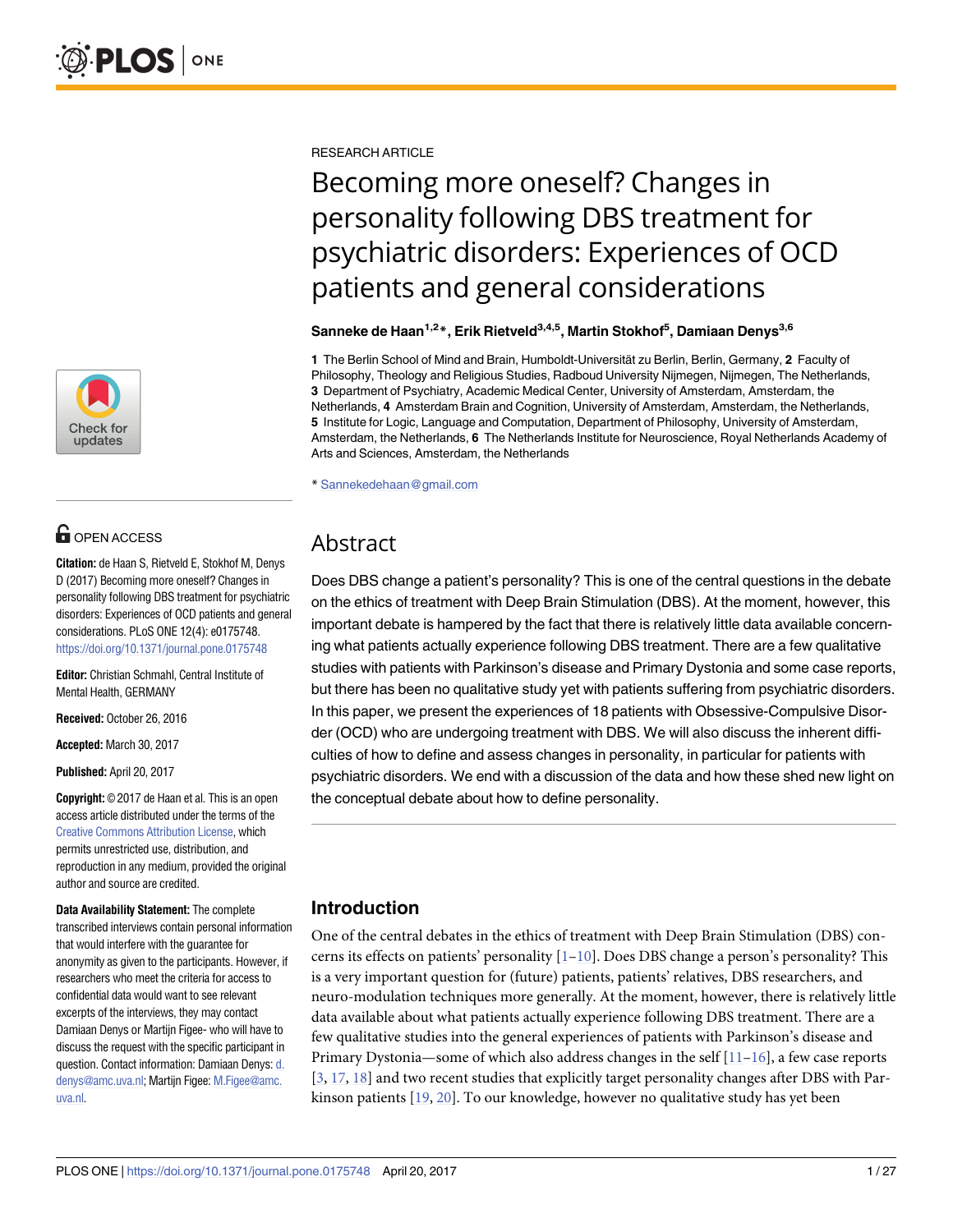<span id="page-1-0"></span>

**Funding:** ER received a VIDI grant from the Netherlands Organisation for Scientific Research (NWO) [\(http://www.nwo.nl/en\)](http://www.nwo.nl/en). The funders had no role in study design, data collection and analysis, decision to publish, or preparation of the manuscript.

**Competing interests:** I have read the journal's policy and the authors of this manuscript have the following competing interests: The Deep Brain Stimulation devices used in this study were provided by Medtronic Inc. One author (DD) was supported by an unrestricted investigator-initiated research grant by Medtronic Inc. This does not alter our adherence to PLOS ONE policies on sharing data and materials.

conducted on personality changes with patients suffering from psychiatric disorders who are undergoing treatment with DBS. Here, we present the experiences of Obsessive-Compulsive Disorder (OCD) patients who are being treated with DBS in the nucleus accumbens.

OCD patients suffer from either obsessions, or compulsions, or a combination of both.

Obsessions are unwanted, intrusive thoughts or images that repeatedly pop up, such as sexual or aggressive visions. They cause anxiety and distress, and people try to ignore or suppress them, or to neutralize them through some other thought or action [\[21\]](#page-24-0). These neutralizing thoughts or actions can easily become compulsions. Compulsions are repetitive acts, such as hand washing, ordering, checking, counting, or praying, that people feel driven to perform in order to prevent or reduce anxiety or distress or to prevent some dreaded event or situation even though it is clear that these acts are either unrealistic or excessive [[21](#page-24-0)]. OCD can be a highly disabling disease, with patients spending almost all of their waking time on their obsessions or compulsive behaviours. Patients' insight into the irrationality of their behaviour even adds to their suffering [\[22\]](#page-24-0). The World Health Organisation lists OCD as one of the twenty most disabling diseases [[23](#page-24-0)]. OCD affects approximately 2% of the general population [[24](#page-24-0)]. About 50 to 60 percent of patients respond well to treatment with Cognitive Behavioural Therapy (CBT) and/or medication [[23](#page-24-0), [25](#page-24-0)]. About 10 percent of the patients however, do not respond to any of these treatments [[25](#page-24-0)]. For these patients, DBS can be a treatment option.

We interviewed OCD patients who were being treated with DBS about the changes they experienced following treatment. In a previous paper, we described the overall changes that participants reported regarding themselves, their life world and social interactions, the characteristics of their way of interacting, and their existential stance [[26\]](#page-24-0). The changes regarding themselves referred to how participants' mood, emotions, self-confidence, and assertiveness changed following DBS treatment [\[26\]](#page-24-0). In this paper, we present the results of a different part of the study that specifically targeted *personality changes*: we asked whether participants considered themselves to be *changed as a person*. For it is one thing to feel less anxious or more self-confident, but it is quite another matter to in addition feel like one has become a different person.

Before we provide an overview of participants' experiences, we will first discuss some preliminary considerations regarding the question of changes in personality. We then describe the methods and participants in our study. We end with a discussion of the data and how these data shed new light on the conceptual debate of what defines one's personality.

#### **I. Preliminary considerations**

#### A. Different definitions of changes in personality, self, or personal identity

When considering changes in personality due to DBS treatment, we first need to clarify which changes amount to a change in 'personality'. The concept of 'personality' is not so easy to define–and neither are the related concepts of 'self' and 'personal identity'. Moreover, these terms are not identical in meaning and much can be said about their respective differences. In this paper, however, we will gloss over these differences and use these terms interchangeably. Various definitions have been called upon to account for the effects of DBS on personality, such as narrative, relational, and naturalistic ones. We will discuss the main proposals in turn.

In their 2008 paper, Synofzik and Schlaepfer [\[2](#page-23-0)] proposed a 'naturalist' notion of personality: 'Personality is understood as the complexity of a system in which low-level sensory, motor, or vegetative states are important and are legitimate parts of it' (p.1514). With this very liberal notion, they aim to avoid a dualism between 'personal and non-personal brain modules' (p.1514); proposing a gradual continuum between basic and more complex personal brain systems instead. Since Synofzik and Schlaepfer include sensory and motor processes as part of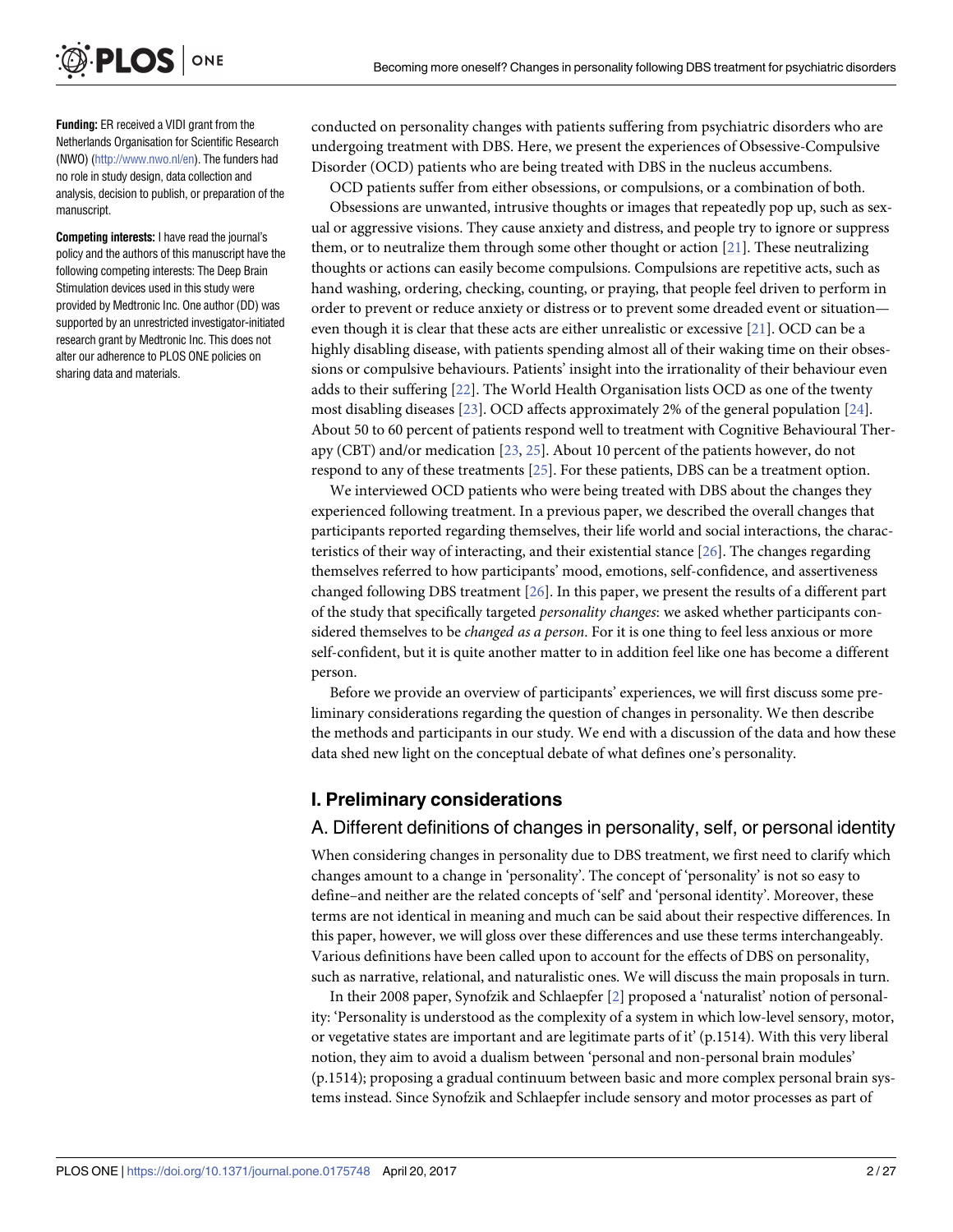<span id="page-2-0"></span>one's personality, this means that on their definition DBS for movement disorders affects personality too: 'based on this notion it would not make sense to ask *whether* a personality is affected by a certain neurotechnological intervention or not, but on *which level* and to *which extent* it is affected.' (p.1514, first italics added, second italics by the authors). They go on to argue that the concept of personality is not useful for determining the ethical status of changes brought about by DBS. In the end the only ethically decisive question is whether the changes are regarded as good or bad by the patients themselves.

Synofzik and Schlaepfer's definition implies that virtually *all* changes are changes in personality. The appeal of this position is that it seems to dissolve the problem. But there is still the intuition that some changes more fundamentally concern the person *qua personhood*. Moreover, while we agree that it certainly makes sense to include bodily (and not just cognitive) aspects into the concept of personality, we fear their definition runs the risk of making the notion so liberal as to be practically vacuous. For if everything belongs to someone's personality it is no longer a notion that can be used to make meaningful distinctions. Apart from this theoretical concern, their ethical criterion faces some problems too. It is obvious that the patients' own evaluation of the changes is of central importance. However, the effects of DBS may be such that they render the patients' own perspective unreliable, such as in the case of (hypo)mania for instance. Besides, their proposal provides no criteria for *how* the patient (and others) could assess whether the changes are good or bad. Furthermore, as we will see, the division between good and bad, or desirable and unwanted effects, does not necessarily coincide with the distinction between authentic and inauthentic, which we here take to refer to the 'feeling of being oneself' versus feeling alienated or 'not oneself' [\[6](#page-23-0)]. That is, a change in personality can be judged as unwanted by patients, but still they may say that this is actually more who they really are–providing a powerful reason to embrace the changes anyway.

In her '*Philosophical reflections on narrative and Deep Brain Stimulation*', Schechtman [[10](#page-23-0)] offers a careful consideration of personality changes in Parkinson's Disease (PD) after DBS. She argues that a narrative view on identity helps to describe the threats to identity that DBS seems to raise, and importantly, that it helps to find ways to avoid or mitigate these difficulties. According to Schechtman's narrative view on identity 'our selfhood is essentially tied not directly to defining traits, but to our ability to understand ourselves and others in narrative terms. We are selves–and construct identities–insofar as we experience and live our lives as narratives.' (p.4-5). Following this view, a threat to one's identity 'stems from the disruption of the narrative flow of a life, and the resolution of that threat comes from repairing the narrative thread.' (p.5). Schechtman proposes that acute changes brought about by DBS may feel like threats because of their sudden nature and 'mechanical' origin, but that taking a broader perspective could help patients to regain a feeling of agency regarding these changes. After all, the patients deliberately chose to embark on DBS treatment, and seen in that light these changes could be incorporated in their ongoing stories. When it comes to long-term changes, Schechtman suggests that it could be helpful to help patients and their relatives before the treatment to already construct a story about how their lives will continue after the treatment, where the story will help them to regard the changes as being part of one's same ongoing self.

The big advantage of this view is that it is inherently dynamical and that changes are therefore not automatically regarded as threats to one's identity. It can also nicely account for and explain the special difficulties of acute changes following DBS treatment. There are also some major drawbacks, however. First of all, the narrative view on identity is highly constructivist; it seems that as long as one can tell a good story about one's identity, all is fine. To be sure, Schechtman [[27](#page-24-0)] does propose two constraints that a story should meet in order to form a proper identity-constituting self-narrative: the articulation and the reality constraint. The *articulation constraint* holds that the narrator 'should be able to articulate both the basic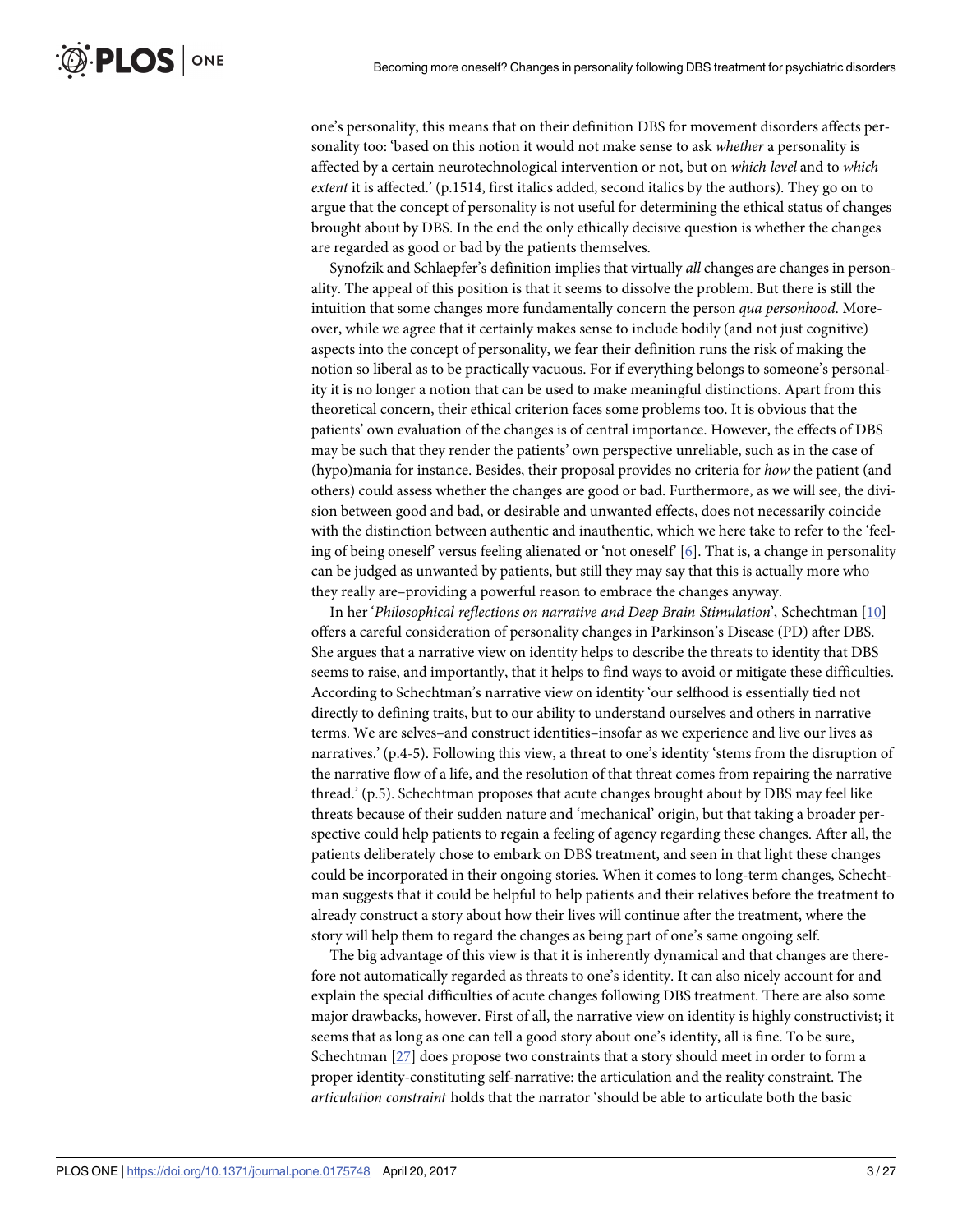<span id="page-3-0"></span>features of her history and life situation–the facts of her autobiography–and the way in which her life hangs together, providing explanations for why she has acted as she has and why things have unfolded as they have' (p.82). The *reality constraint* states that a self-narrative should cohere with basic observational facts about the world. Taken together, these two constraints are still very liberal though: there are many stories to tell that cohere with basic observational facts about the world—even conflicting ones such as whether a specific change is a DBS sideeffect or not. On the narrative view then 'the important thing is that the change *be understood* in a way that makes it part of a coherent personal narrative, one that patients and their close associates *can see as*, overall, self-expressive and self-directed.' (p.6, our italics). A less constructivist-prone critic may object that I can understand and interpret things in a myriad ways, but when it comes to my personal identity or personality, I would prefer that those changes *are* self-expressive, rather than merely being squeezable into a plausible-enough story that I can tell myself and others. If one is eager to avoid self-deception, to aim for a convincing story is simply not ambitious enough.

Moreover, Schechtman interprets the changes following DBS at the outset as *adjustment* difficulties, which can be reduced by changing one's narrative in order to maintain one's sense of personal identity despite these changes. But this suggestion ignores the possibility that DBS treatment could affect one's personality directly: that the changes are not only problems with adjusting to the new situation [\[28\]](#page-24-0). Crucially, sometimes the changes should call for a readjustment of the DBS settings rather than a re-adjustment of the patients and/or their loved ones. If one only has malleable stories to refer to there is no ground on which one could ever argue that a change is in fact alien; that it is purely an unwanted side-effect of an electrical intervention–an effect that should be diminished as much as possible, rather than be adjusted to.

Another disadvantage is that the narrative view offers no foothold for the difficult cases in which patients and their loved ones disagree on whether the changes are positive or authentic. Nor does it seem to leave room for doubts about whether patients' self-assessments can be trusted. The narrative view on identity offers no criteria for how to choose between competing narratives. On what grounds could one choose between the narrative: 'This is a side-effect of the DBS' and the narrative 'This is who I actually am'?

Discussing the impact of DBS on personal identity in patients with PD, Baylis [[5](#page-23-0)] takes up Schechtman's notion of narrative identity, but stresses that narratives are always constructed by embodied selves in interaction with others, and in a particular socio-cultural context. She dubs this 'relational identity' and defines it as 'a dynamic, socially, culturally, politically, and historically situated communicative activity (based in narrative and performance) that is informed by the interests, perspectives, and creative intentions of close and distant others' (p.517). Following this relational take on identity she argues that DBS does not pose a threat to PD patients' identity, for three reasons. First, because there is no such thing as a 'true self' anyway: 'DBS for PD is not (and never could be) a threat to personal identity because personal identity is a dynamic concept' (p.522). Second, in every person's life major life events can occur that will change the person. These changes are part of rather than a threat to the person's identity. Third, Baylis argues that it is the illness itself and the attached stigmatization that negatively affect one's personal identity rather than the DBS treatment. She does however agree that in cases such as pathological gambling following DBS treatment [\[29,](#page-24-0) [30\]](#page-24-0) the DBS poses a real threat to one's identity. In general, DBS is a threat when it undermines one's agency 'to such an extent that the person is no longer able to meaningfully contribute to the authorship of her own life' (p.525).

Baylis' relational view on identity has the advantages that it is dynamic, and that it acknowledges the role of socio-cultural influences on identity, as well as the role of the body in shaping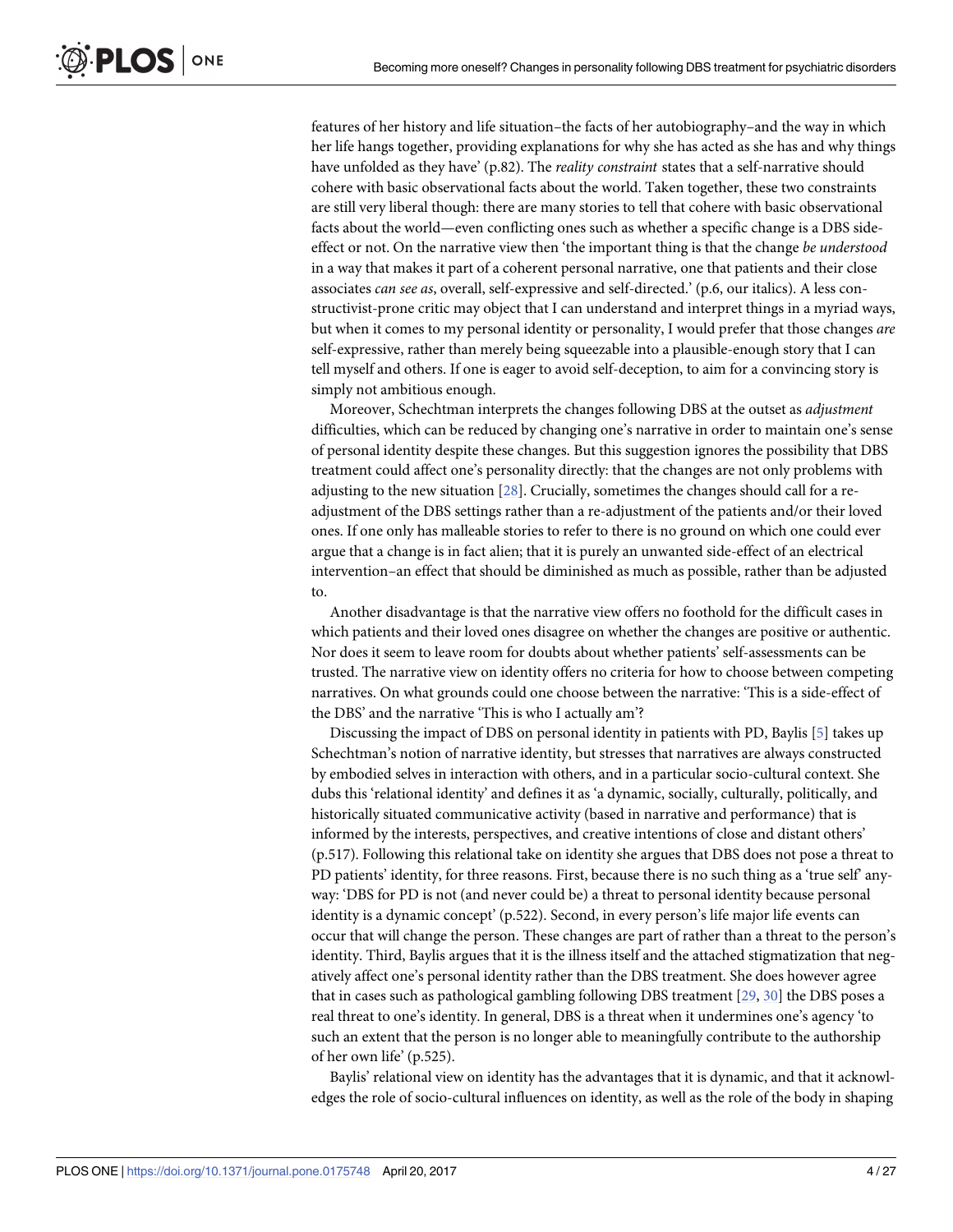<span id="page-4-0"></span>one's identity. Her dismissal of the idea of an authentic self is a bit too quick though; after all, authenticity does not need to be understood in static terms. Of course major life events do not automatically constitute a threat to one's personal identity, but DBS is not just any event. Given the prominent role of the brain in who we are, it makes sense to pay careful attention to what happens when it receives electrical stimulation. Furthermore, Baylis rightly points out that it is likely that the illness and stigmatization affect one's identity, but it does not follow that DBS could not *also* affect one's identity. Finally, while Baylis acknowledges that it is deeply problematic when DBS threatens one's ability to make informed and rational choices, the relational view on identity she proposes cannot account for such cases. For like Schechtman's narrative view, it offers too little ground on which to question someone's self-narrative.

In their '*Deep Brain Stimulation and the search for identity*', Witt and colleagues [\[1](#page-23-0)] propose a 'Core-Periphery-Model' of personal identity. They argue that not all changes in what people think and feel and how they act count as changes in their identity. Only when 'a person's core attitudes change, she changes' (p.506). Core attitudes should be understood as attitudes with a 'foundational function' (p.506) which means that when they change, other more peripheral attitudes change along with them. An alteration of one's personal identity thus entails 'a profound paradigm shift in her cognitive or practical stance to the world' (p.507). They stress that some aspects of our personal identity are not so much made by us, but rather given to us, such as our biological make up. We thus 'discover ourselves at least as much as we create ourselves' (p.506). Following this idea, they are critical of what they call 'activity models' of identity (such as Frankfurt's [\[31\]](#page-24-0) model), in which a central role is given to the person ordering her beliefs and desires; choosing which ones to identify with and which ones to denounce.

The Core-Periphery model has intuitive appeal: it makes sense that some attitudes and convictions are more important for who you are than others. However, as the authors themselves acknowledge, their model yet lacks clear criteria for when an attitude should be considered 'foundational'. How many beliefs and desires need to change along with an attitude for it to be foundational? Another appealing feature is Witt and colleagues' emphasis on the given and discovered aspects of personal identity. This stands in stark contrast to Schechtman's [\[10,](#page-23-0) [27](#page-24-0)] and Baylis' [\[5](#page-23-0)] more constructivist views. As we saw, these constructivist views face the problem on what grounds patients (and their loved ones) could decide whether a change fits their personal identity or rather poses a threat to their identity. Unfortunately, however, the Core-Periphery model does not offer an answer to this question either. It aims to elucidate which changes are changes in one's identity, but it does not provide any criteria for judging whether these changes are authentic or inauthentic. For even changes in core attitudes can of course be either authentic or inauthentic–as their own example of someone losing their belief in God shows ([\[1](#page-23-0)], p. 506–7).

Recently, Dings and De Bruin [\[4](#page-23-0)] proposed to use Gallagher's [[32](#page-24-0)] 'pattern theory of self' to better understand the effects of DBS treatment. They point to the variety of conceptions of self and personal identity that now figure in the debate on DBS and rather than choosing between these different conceptions, they propose to embrace all of them as capturing different aspects of the self. Gallagher [[32](#page-24-0)] offers a tentative list of 8 aspects: embodied, experiential, affective, intersubjective, psychological/cognitive, narrative, extended, and situated aspects of the self. These aspects are organized in different patterns and 'a particular variation of such a pattern constitutes what we call a self' ([\[4](#page-23-0)], p.6). Applied to the effects of DBS this allows for comparing patients' pattern of aspects before and after treatment.

The main strength of this theory of the self is that it is very encompassing, aiming to take into account all possibly relevant aspects of the self. Its main weakness, however, is that it is just a list; a heaping of aspects, without an account of how they relate. There are no considerations on their potential ordering, hierarchy or structure—but in the case of psychiatric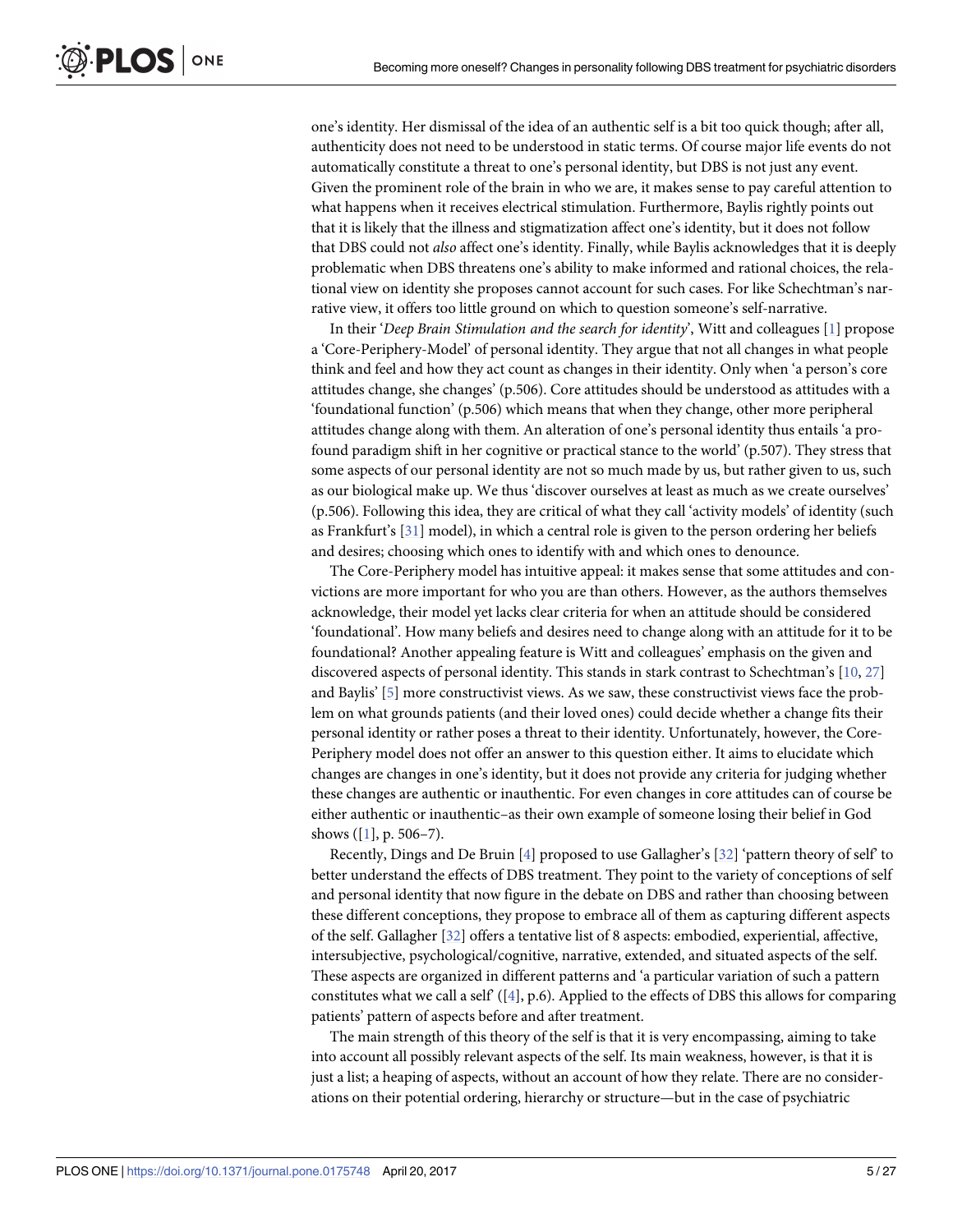<span id="page-5-0"></span>disorders and their treatment the relevant questions precisely pertain to this structure, to the relation between aspects of the self. Besides, the drawback of its encompassing character is that becomes unclear which changes are *not* changes of the self. Much like Synofzik and Schlaepfer's [\[2\]](#page-23-0) naturalist definition, the result of their deliberately 'inflationary' (p.6) account, is that it no longer has discriminatory power. Finally, the pattern theory of the self provides no criteria for how to determine whether changes are alien or authentic to patients' selves.

Summing up, there are two main questions that an account of personality or personal identity should answer in order to be of use for evaluating the changes due to DBS treatment. First, an account should help to determine which changes amount to changes in personality or *personal identity*—as opposed to changes that do not affect the person qua person. And, second, it should provide suggestions for how to assess the *character* of these changes; that is, how can one determine whether a change entails becoming more or rather less oneself? As we have seen, this second need for criteria for assessing the authenticity of personality changes is not sufficiently met by any of the previous accounts we have discussed, even though this seems to be particularly relevant for the ethical status of these changes.

We do not want to propose another definition here. For our study, we did not adopt a specific definition, but just asked participants whether they noticed any differences in the way they felt, thought, or acted following DBS treatment, and whether they felt they had 'changed as a person' following DBS treatment. Nevertheless their answers do shed new light on the definition question, as will become clear in the discussion section.

#### B. The specific role of DBS

A second difficulty in the debate is that it is not so straightforward to determine which effects are specific to the stimulation per se. Patients often still take psychopharmacological medication, albeit in reduced doses. Little is known about the possible interaction-effects between DBS and medication. Moreover, at our department, DBS treatment also standardly encompasses cognitive behavioural therapy (CBT), and it is this full package that impacts the patients. This is not to say that DBS alone does not already have an impact, see for instance the double blind on-off study [[25](#page-24-0)], but it seems to be the combination with CBT that makes it all the more effective [[26](#page-24-0), [33](#page-24-0)]. Moreover, some changes may rather be the effect of recovery as such–independent of the way in which this recovery is attained  $[11, 12]$  $[11, 12]$  $[11, 12]$  $[11, 12]$ . It could for instance be that any substantial reduction of anxiety would entail many of the changes mentioned by our participants. Furthermore, changes may also be secondary effects: for example, when patients profit enough from DBS treatment to return to work, this may in turn have a great positive impact on their social life, day-night structure, and the overall experience of leading a meaningful life. Finally, so called 'placebo effects' may also play a role: being part of an exceptional experimental study, being carefully monitored by a team of specialized therapists, and raising hope may all contribute to the effects of treatment. Several studies on DBS for OCS included a blind or double blind on-off phase, reporting diverging 'placebo effects' [\[25,](#page-24-0) [34](#page-24-0)–[36\]](#page-25-0). A recent randomized controlled study [\[37](#page-25-0)] tested the placebo effects of DBS for patients suffering from treatment-resistant Major Depression (TRD). After the operation and a quick optimization of the settings, patients either received active tailored stimulation in the ventral capsule/ventral striatum, or merely sham stimulation. Remarkably, they found that after a 16 week period there was no significant difference in response rate between the two groups: 3 out of 15 were responders in the active group, versus 2 out of 14 in the control group. This suggests that the effects of treatment may include a larger placebo effect than previously assumed. Another recent randomized clinical trial on DBS for TRD patients however, did find a significant difference between sham and active DBS in 16 patients, and an overall response rate of 40% in 25 patients [[38\]](#page-25-0).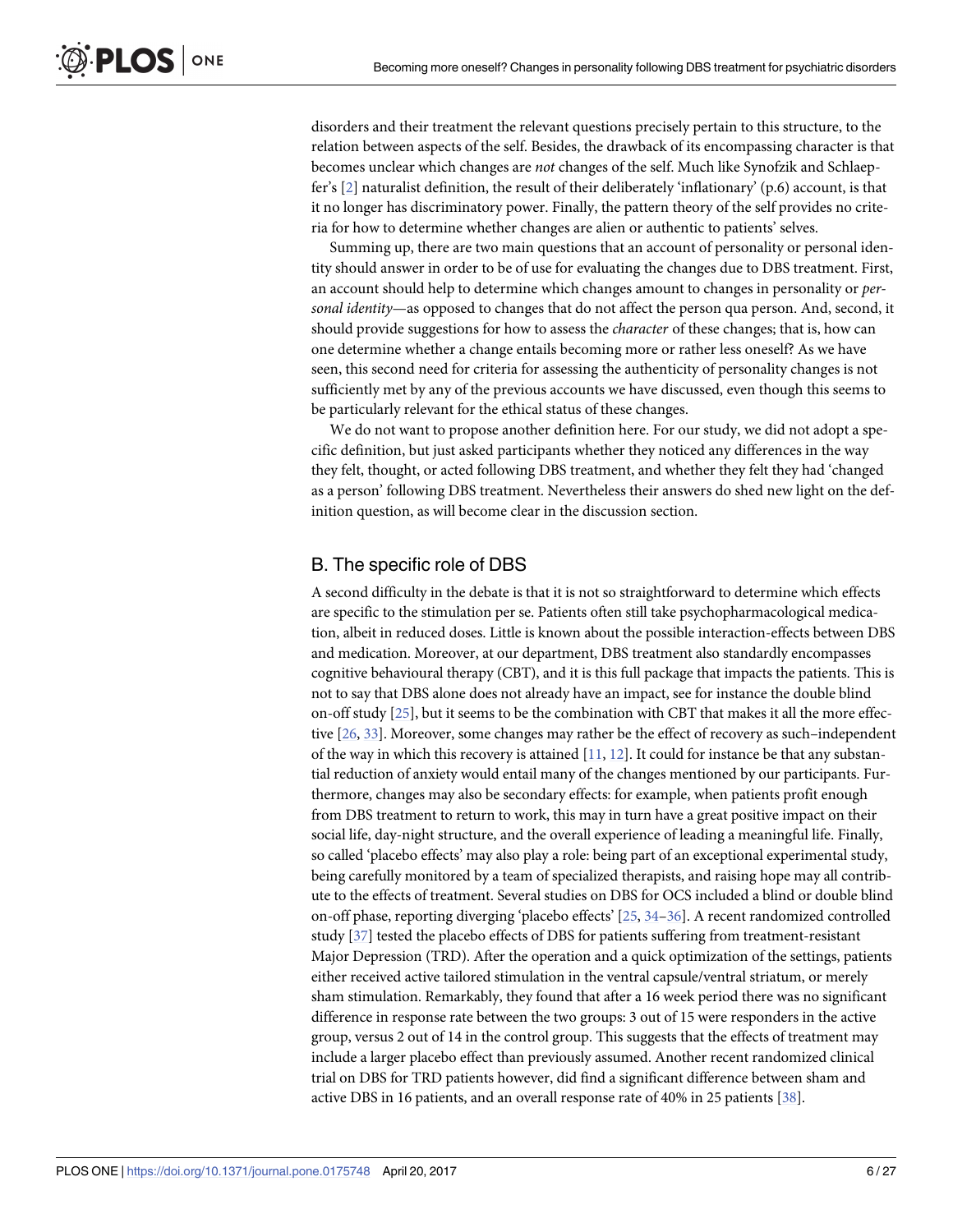<span id="page-6-0"></span>The speed of changes might play a special role though: once good settings have been found, the effects of DBS typically set in much quicker than in other therapies. The transition is thus more abrupt. This makes changes more visible, and leaves less time to adapt gradually. This is true also for partners and family. This speed moreover heightens the question whether changes are a side-effect of DBS. For, as Glannon [\[39\]](#page-25-0) remarks, gradual changes are less likely to disrupt 'the necessary degree of integration .. to retain identity' than acute changes. Besides, as Schechtman (10) points out, insofar as the 'change occurs immediately and via what at least seems to be a relatively straightforward causal chain (. . .) this .. makes it difficult to think about the changes as in any way a product of the patient's own will or effort'.

#### C. Wanted and unwanted effects

What makes matters even more complex is that in the case of OCD and other psychiatric disorders, patients in fact *want* to change the way they feel and think and behave [[2](#page-23-0), [7,](#page-23-0) [9,](#page-23-0) [40\]](#page-25-0). For psychiatric disorders precisely affect people in their very personhood: psychiatric disorders affect how and what you think, how you perceive the world, and what you feel and do. It is the aim of treatment to reverse these changes. DBS is in this respect of course no different from psychotherapy or pharmacological treatment. In the case of somatic disorders such as Parkinson's disease, it seems more straightforward to dismiss all changes that concern the way the patients' feel and think and behave as unwanted side-effects (although the situation is actually more complex here too, see: [[11](#page-23-0), [12](#page-23-0), [41](#page-25-0), [42](#page-25-0)]). By contrast, in the case of OCD and other psychiatric disorders some of such changes are actually sought for.

Even though some effects on the personality of psychiatric patients are intended, this does not mean that there cannot also be unintended side-effects on personality. How to distinguish the intended from the unintended effects? Note that this is not the same question as the *desirability* of the changes: the intended effects are obviously desired, but the unintended effects on personality might also be welcomed. Think for instance of OCD patients who felt very happy under specific DBS settings [\[3,](#page-23-0) [8](#page-23-0)]: this is a side-effect in the technical sense of the word, but the patient may still welcome the effect. A natural solution to demarcate intended from unintended effects would be to compare the 'new' personality traits with the personality of the person before the onset of the disorder. However, for psychiatric disorders with an early onset, such as OCD, it may be very hard to determine who one would have been without the disorder. If from childhood or adolescence on, OCD has influenced what you spend your life doing, what preoccupies you, the situations you avoid, your relationships, your social life, your professional life, etc., this is likely to leave a mark. And without a fully developed pre-OCD personality to compare to, it is difficult to determine whether DBS treatment has changed one's personality or rather restored one's 'original' self [\[7,](#page-23-0) [43\]](#page-25-0). For other psychiatric disorders with a later onset, the premorbid state may not be so univocal either. These patients too are likely to be affected by having this disorder and dealing with it. The same goes for PD patients. As Johansson and colleagues [[7\]](#page-23-0) remark, the general idea of restoring patients' personality to their premorbid state is attractive but not very probable: 'Most of the patients with MDD [Major Depressive Disorder] considered for DBS have lived with the disorder for years or even decades. Considering the severe impact of the disorder; the depression, as well as the treatment, is not likely to leave the patients unchanged.' (p.2).

One of our participants, 'Adrian' (to maximize privacy we do not use the participants' own names), said the following:

P14: That is also a difficult issue; I will just right away point to a very difficult issue on that matter [i.e. personality changes]. . . I have sometimes wondered how I would have been,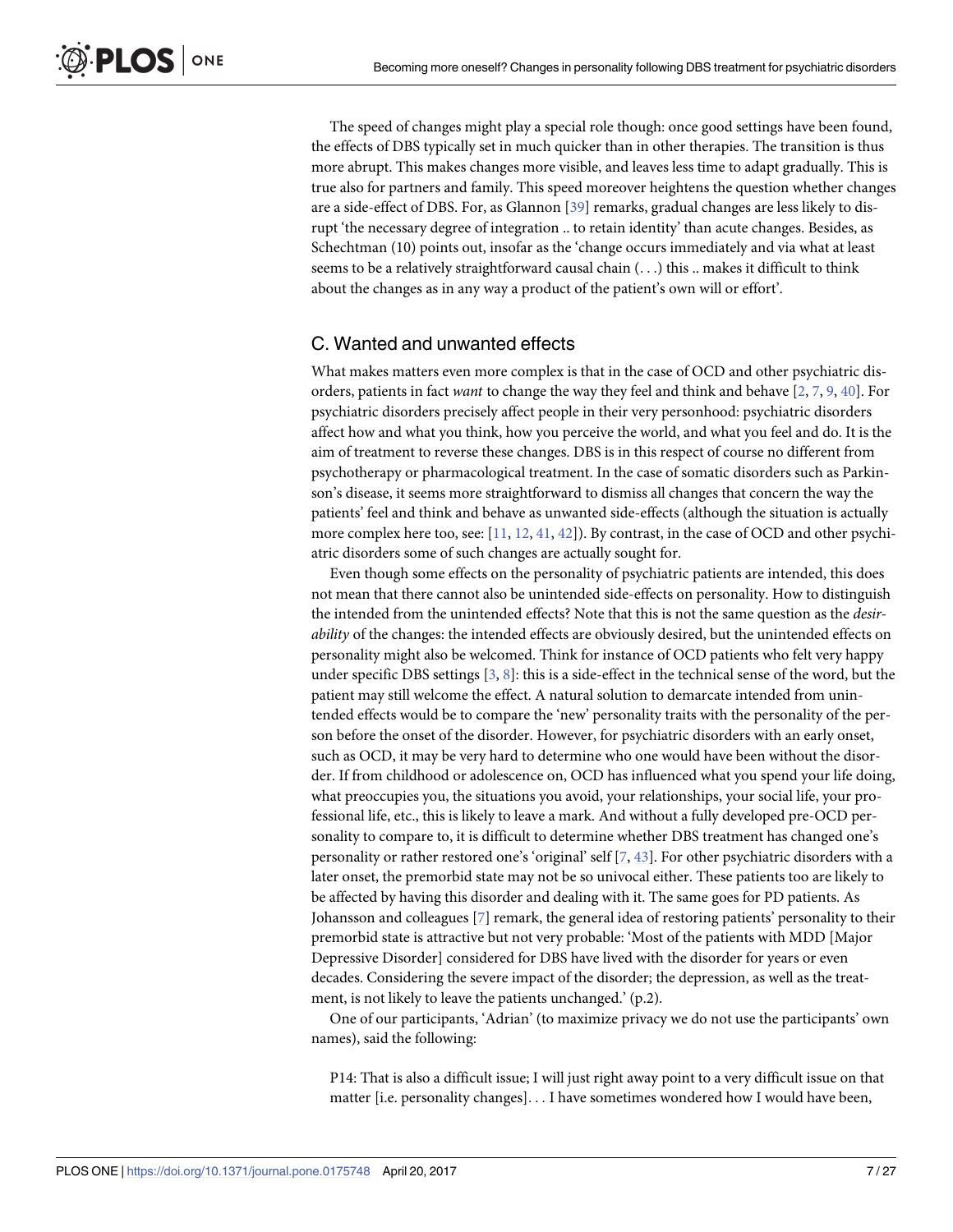<span id="page-7-0"></span>how Adrian would have been if he had not had this anxiety and compulsive disorder in his youth? Well, I know one thing for sure, one thing I can say right away: I would have been a totally different person then. (. . .) I would have become a completely different person. Because from the very beginning, from the first years that you get something like that [OCD], the very first weeks that you get it, you will adjust your life to it. You try to survive, you don't do anything else but trying to survive to be able to go on. You adjust your whole life, all your habits, and all the things around you to that. You select the people around you on that basis, you try to influence people, you try to achieve anything to be able to continue. And thus you become. . . Because I have had this anxiety and compulsive disorder for about 45, 50 years, you become a totally different person. So I had already become a different person because of the anxiety and the compulsions. And after the operation, I have often wondered: how would I have been without the anxiety and the compulsions?'

#### D. Assessment of changes

This brings us to another difficulty, namely *how to assess* which differences following treatment with DBS are expressive of being oneself and which differences are not. Participants who used to avoid birthday parties, or would only sit quietly in a corner, now do most of the talking. Is this a suspect side-effect of DBS? Or do they rather follow a natural inclination that used to be overshadowed by their compulsions? How to decide? Participants also asked themselves this question and used different strategies to answer it (see section VI).

A common suggestion is that the evaluation of changes should be based on whether patients judge them to be positive or negative  $[2, 39, 41, 44]$  $[2, 39, 41, 44]$  $[2, 39, 41, 44]$  $[2, 39, 41, 44]$  $[2, 39, 41, 44]$  $[2, 39, 41, 44]$  $[2, 39, 41, 44]$  $[2, 39, 41, 44]$  $[2, 39, 41, 44]$ . This position has much intuitive appeal: of course patients' own judgment of the desirability of the changes is highly relevant. But even though patients' own assessment is of central importance, it cannot be the whole story. First of all, this position cannot account for the difference between considering a change positive or negative and considering a change authentic or alien. It may be that 'negative' changes in behaviour may still be experienced as expressive of one's authentic self, which could be a reason to endorse them, while 'positive' changes could be experienced as alien, which could be a reason to reject them.

A second problem concerns the *reliability* of patients' self-assessments. It may be that a patient's assessment is itself influenced by the DBS [[9,](#page-23-0) [39,](#page-25-0) [45\]](#page-25-0). If DBS increases one's impulsivity and decreases one's propensity to engage in reflection, it is likely that the reliability of one's self-reflection and self-assessment will also be affected. There are indications that DBS may influence patients' decision-making; rendering them more impulsive [[46](#page-25-0), [47](#page-25-0)], which might explain cases of pathological gambling after DBS [\[29,](#page-24-0) [30\]](#page-24-0). Moreover, a recent study with 40 PD patients found that patients had become more impulsive, more self-centered, less persistent and less conscious three months after surgery [[20\]](#page-24-0). Relatives also reported that patients showed a 'lack of premeditation': patients were considered to be 'less thoughtful, more impulsive, and likely to act on the spur of the moment without regarding the consequences' ([\[20\]](#page-24-0), p.4). The patients themselves did not report such changes. The authors suggest that patients may have a 'reduced level of self-perception in behavioural change' following DBS treatment ([\[20\]](#page-24-0), p.5). In our previous study several participants reported that they had in general become more careless [\[26\]](#page-24-0). The fact that they also did not worry so much about the changes they experienced, could be interpreted as a corollary of that general attitude—especially since their partners sometimes did worry about these changes. By analogy, someone who is under the influence of alcohol is unlikely to see their state as problematic so long as they are drunk.

Furthermore, a familiar side-effect of DBS for OCD is that it may induce stimulationrelated (hypo)manic phases [\[25,](#page-24-0) [35,](#page-24-0) [36,](#page-25-0) [48–52](#page-25-0)]. In cases of such side-effects, patients may be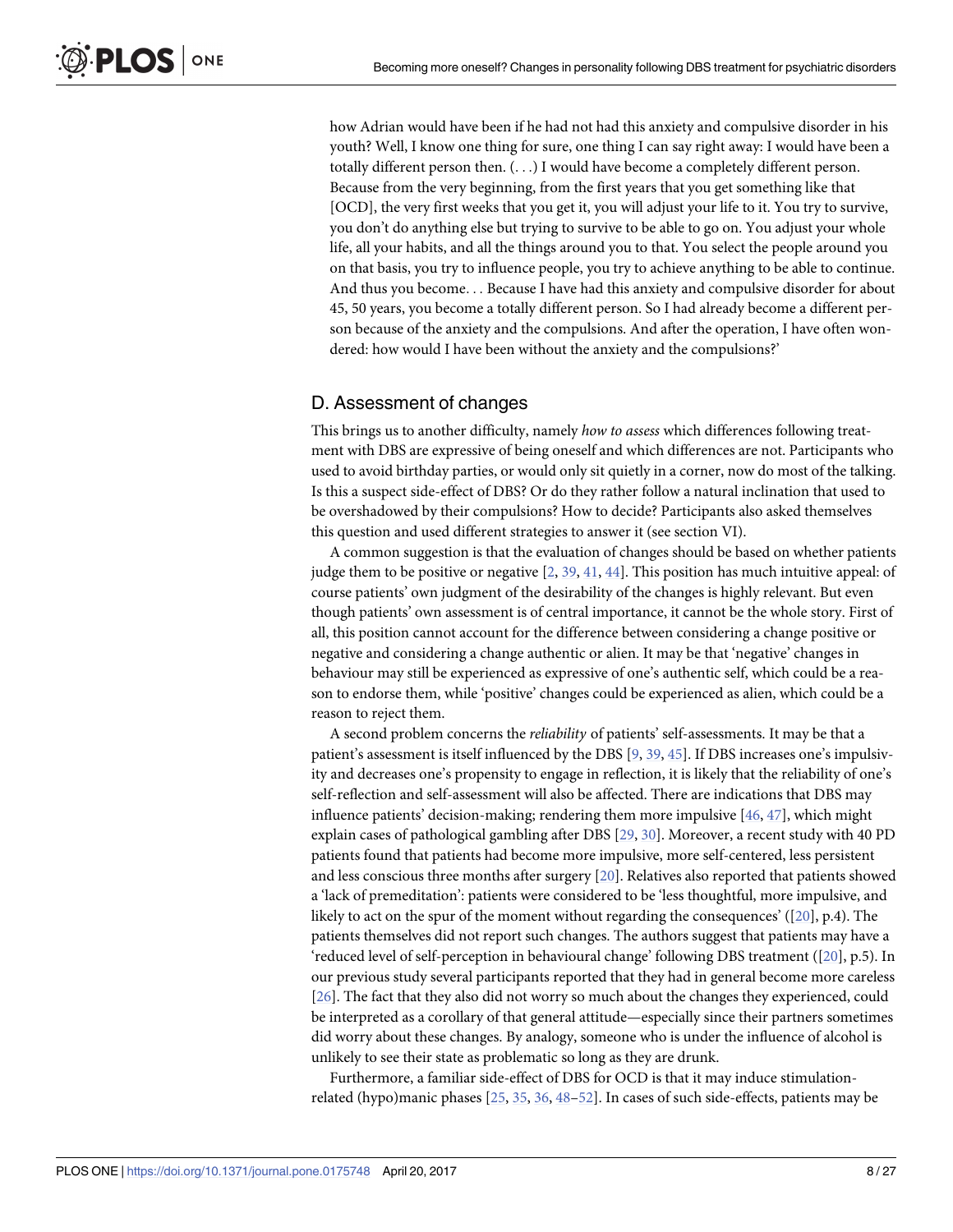<span id="page-8-0"></span>very happy with these changes, but their account is obviously distorted. It could, however, also be that patients themselves over time reject their manic state as being 'unrealistically good' [[3](#page-23-0)]. Whether or not this occurs is an empirical question [[53](#page-25-0)]. At any rate, one should be careful not to dismiss patients' experiences by unnecessarily pathologizing them [\[8](#page-23-0)].

Another proposal is that the criterion should be whether or not patients *identify* with the changes  $[8-10, 27]$  $[8-10, 27]$ . This position circumvents the distinction between the desirability and the authenticity of the changes, but it too cannot account for possible problems with the reliability of patients' self-assessments.

Given these reliability worries, it might be helpful to supplement patients' self-assessments with the assessment of the changes by partners, family members, or good friends. Previous research indicates that in general changes—both for better and for worse—may be more readily noticed by close relatives [\[13,](#page-23-0) [20,](#page-24-0) [26](#page-24-0)]. The assessments of relatives are not decisive either, though, for they may not have known the patient without OCD. In addition, the changes may (negatively) affect their relationship with the patient, which might also influence their evaluation [[43](#page-25-0), [54](#page-25-0)].

In clinical practice, it will be the therapist who faces the difficult task of weighing these various perspectives and estimate their respective reliability. After all, it is the therapist who is responsible for offering optimal treatment and minimizing side-effects–including the effects of treatment on how patients behave towards others. As Müller and colleagues [[55](#page-25-0)] point out, this latter social aspect is a 'blind spot' in many ethical discussions.

Summing up, we've identified the following four central questions concerning the effect of DBS treatment on personality changes: (1) Which of the changes patients experience following treatment with DBS amount to a change in *personality*? (2) Are the changes the patient experiences *due to DBS* specifically? And (3) how to *evaluate* these changes? Do the changes pose a threat to someone's identity, or are they rather expressions of someone's 'true' identity? (4) By *what means* could that be assessed?

## **II. Methods & participants**

The participants were interviewed by the first author, using an in-depth, semi-structured qualitative interview method. Eighteen people participated in the study; 10 women and 8 men, ranging in age from 26 to 65 years. All participants met the inclusion criteria for DBS treatment at our hospital. Severe co-morbid personality disorders were an exclusion criterion, including Obsessive-Compulsive Personality Disorder (for the full list of inclusion and exclusion criteria see: [[25](#page-24-0)]). The interviews took place 6 to 91 months after the DBS operation. Eleven participants were responders at the time of the interview. Most participants were interviewed at the psychiatric hospital, except for two participants (P7, P14) who were interviewed at least once at their own home. Generally, participants were interviewed alone—in two cases (P5, P17) the participant's partner was present, but did not take part in the interview. The interviews were videotaped (in one case audiotaped (P15)) and transcribed verbatim. Participants were recruited personally by the first author, after they gave their permission to contact them via their therapists at the department. They received oral and written information, and confirmed their participation by signing an informed consent. They could at all times withdraw from the study. The study was approved by the medical ethics committee of the AMC (approval number: W11\_113 # 11.17.1006).

We applied 'purposeful sampling', which means that we selected an as diverse as possible group of participants in order to get a broad overview of the various kinds of changes that people experienced. Sometimes therapists would recommend including specific patients because they had special experiences and/or were particularly good at expressing themselves verbally.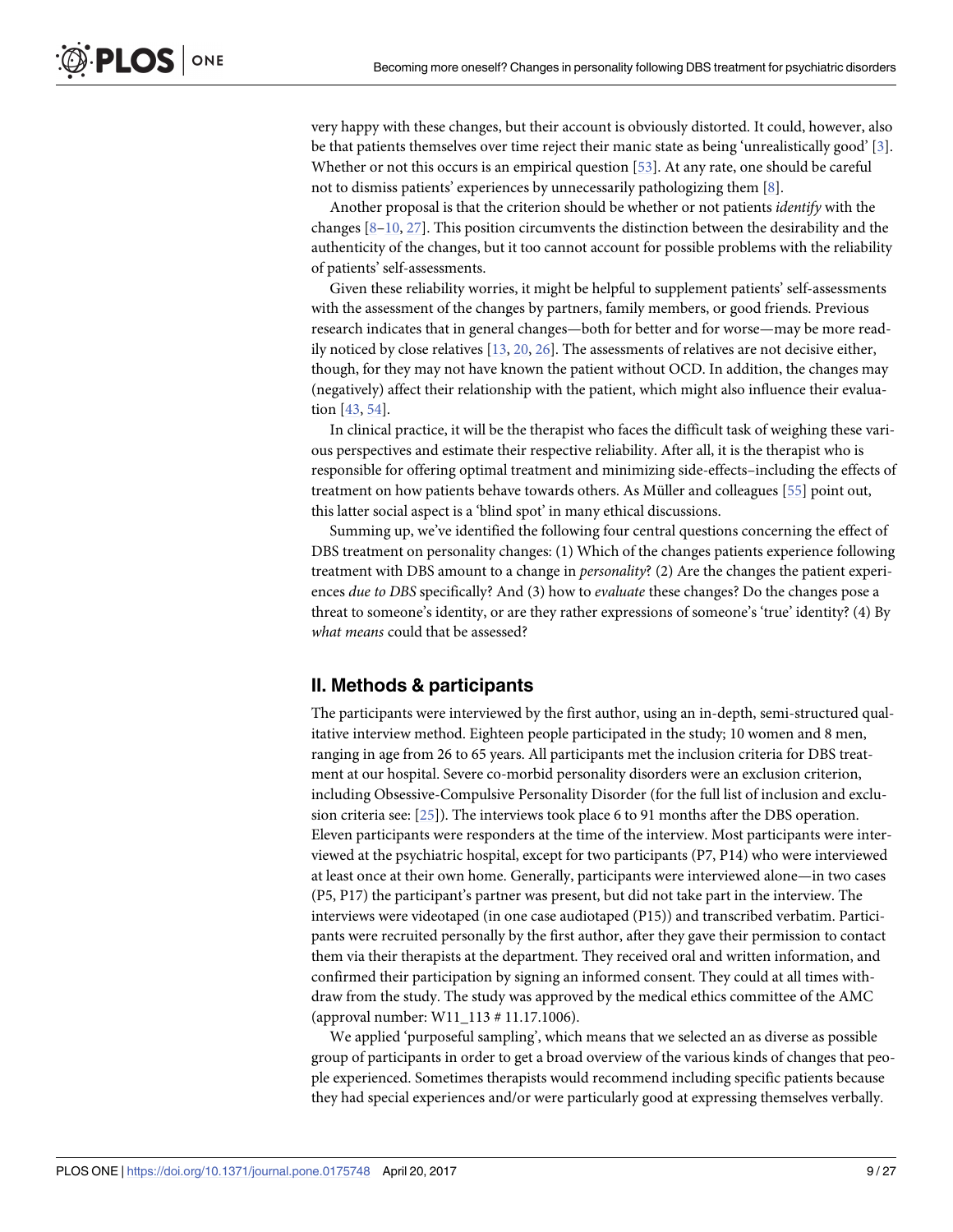The first author analysed the interviews through open coding; e.g. labelling fragments using mostly the participants' own words ('in vivo codes'), or sometimes referring to a theoretical concept ('constructed codes'). MAXQDA 10 software was used for the analysis. To diminish personal bias, three interviews (P3, P4, and P14) were coded together with the second author. For a more elaborate description of the methods and participants of this study, see: [[26](#page-24-0)].

We deliberately did not provide the participants with a particular definition of 'personality', 'person', or 'personality change'. As the debate shows, there is no consensus even among professionals on how to best define 'personality' and what constitutes 'personality changes'. The purpose of our study was to offer an inventory of patients' actual experiences following DBS treatment. We therefore did not want to exclude any conceptions of personality or personality change beforehand, as we were precisely interested in the experiences that patients would come up with themselves. We thus aimed to use the most neutral wording and phrasing of personality changes, asking participants whether they noticed any differences in the way they felt, thought, or acted following DBS treatment, and whether they felt they had 'changed as a person' following DBS treatment–leaving it to the participants themselves to clarify what they meant when they reported such changes.

## **III. Participants' experiences**

Six common themes emerged from the interviews: (i) I have not changed; (ii) I have become more myself; (iii) This isn't me; (iv) I have to get used to myself; (v) I have to find out who I am without OCD, and (vi) How to determine whether changes reflect who I am. The first two themes are mutually exclusive: participants either felt that they had become more themselves (13 out of 18) or that they had not changed (4 out of 18). One participant felt that she had overall, become less herself (theme (iii)). The experience of theme (iii), 'This isn't me', was however also shared by other participants who only had some *specific* alienating experiences, for instance regarding libido or assertiveness while their overall experience was that they had become more themselves. The last three themes were shared across participants—regardless of whether they felt they had not changed or felt that they had become more themselves.

We will outline these six themes, and illustrate them with quotes from the participants.

## (i) I have not changed as a person

Several participants (4) did not consider themselves changed as a person. One of them (a nonresponder) unambiguously finds that he is not changed at all–and his wife and family do not consider him changed either:

P19: I do not at all feel. . . it [DBS treatment] works on my complaints and nothing else. So that is exactly right, actually. Apart from the fact that it doesn't work good enough.  $(\ldots)$ Yes, but I have not changed: my interests have not changed, my feelings have not changed. (. . .) And I also don't feel that my wife says something like: 'oh, I don't recognize this'–nor my parents, or anybody else.'

Another participant (a responder) explains that *he* has not changed, but that *his life* has changed a lot since he profited from the DBS:

P4: 'And of course, it is a very different kind of existence all of a sudden; it is very strange all of a sudden–you are also a bit alienated from the world, because you did not have anything to do with the world for twenty years. But that has got nothing to do with the DBS; just with the situation as such. No, I actually never noticed something that. . . Or, I heard sometimes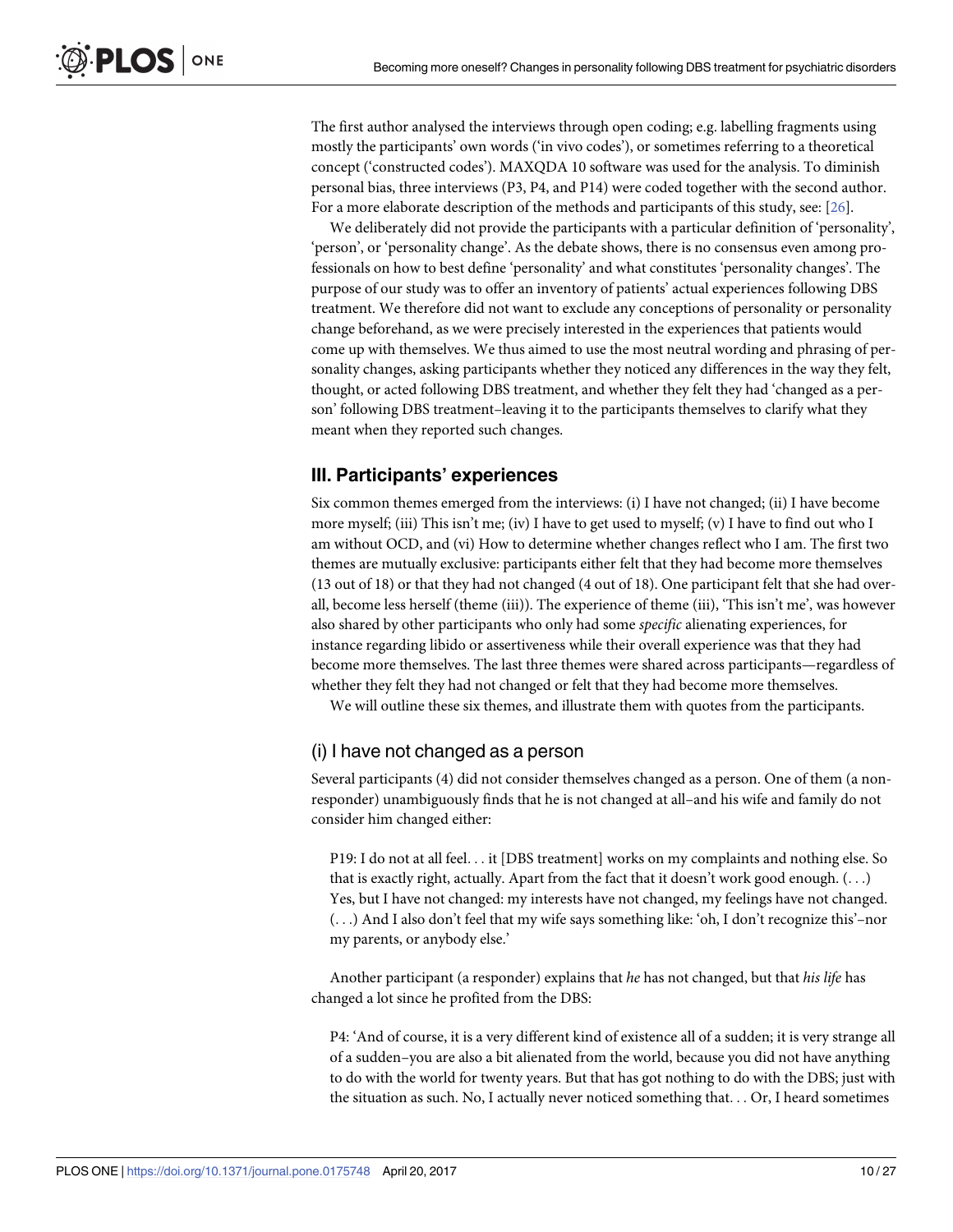that people start to think differently about things, get a different opinion, but I have never experienced something like that or anything.'

A third participant (a non-responder) finds himself not changed; only some of his character traits have gotten a bit stronger:

I: And do you feel that you have changed as a person?

P3: No, I don't, actually. No, just that the traits that I had, have become a little stronger, so to say. That kind of thing. (. . .) I did not become a different person, no. No, it is really.. Yes, making a joke more often, or something like that; that it strengthens those things.

I: And are those things that you recognize for example from before, from before the compulsions started?

P3: Yes, yes, certainly! I used to be like that as a child: somewhat more lively and not always very nice, but sometimes yes. And yes, somewhat more jokes. Yes, and somewhat more interests, some more ideas, more creative also.

A fourth participant says she has not changed, but that her general level of anxiety is somewhat lower, which allows her to do things that she couldn't do before, like going to a birthday party:

P22: Yes, it is just that the general level of anxiety is somewhat lower, which makes that you just a little easier.. Last Sunday, I had a birthday party of my sister in law, and yes, otherwise I would not have gone. And I still hated it.. Absolutely nothing.. Yes, everything is just a little easier.

#### (ii) I have become more myself

The question 'did you change as a person?' proved to be ambiguous: the one participant may say 'yes, totally', and the other 'no, not at all'–while in fact they mean the same thing. That is, the one may say: "Yes, I have become a different person: I have become who I actually am, without OCD; I am getting closer to my real self." And the other may say: "No, I am not another person, all these changes reflect who I am without OCD." We have grouped both of these answers under the header of 'I have become more myself'. The majority of the participants (13 out of 18, i.e. 72%) report that they feel they are more themselves now, or are becoming more themselves. Now that the impact of OCD has been lessened, they can finally be who they really are, without their compulsions.

P20: 'I felt more like doing things, looked forward to doing things. Yes, that heavy load that I carried, that got lighter, that got less. I needed less time to pause at things, and think about things, so it took less time. Well, I was.. yes really changed 360 degrees. . . What is this?! Oh. . . Yes, sure I still had those compulsions, they had not gone, but it was less. It was less burdensome, it weighed less heavy on me. I simply had room for other things too. (. . .) I think that, with regard to person, personality, character, that I am still the same, really. I do feel that I am indeed more Lea. First, I was Lea with the compulsions and then it was actually mostly the compulsions and behind that was Lea. Because the compulsions actually dominated everything, really, everything revolved around the compulsions. It was: the compulsions–and Lea, like that. And now it is actually Lea. . . yes, she has compulsions, but it is actually Lea who is at the foreground now. That's how I feel. And of course, I still have my compulsions, but the compulsions used to rule my life. The compulsions were in charge, ruled over me. And now I am a bit in charge again over myself.'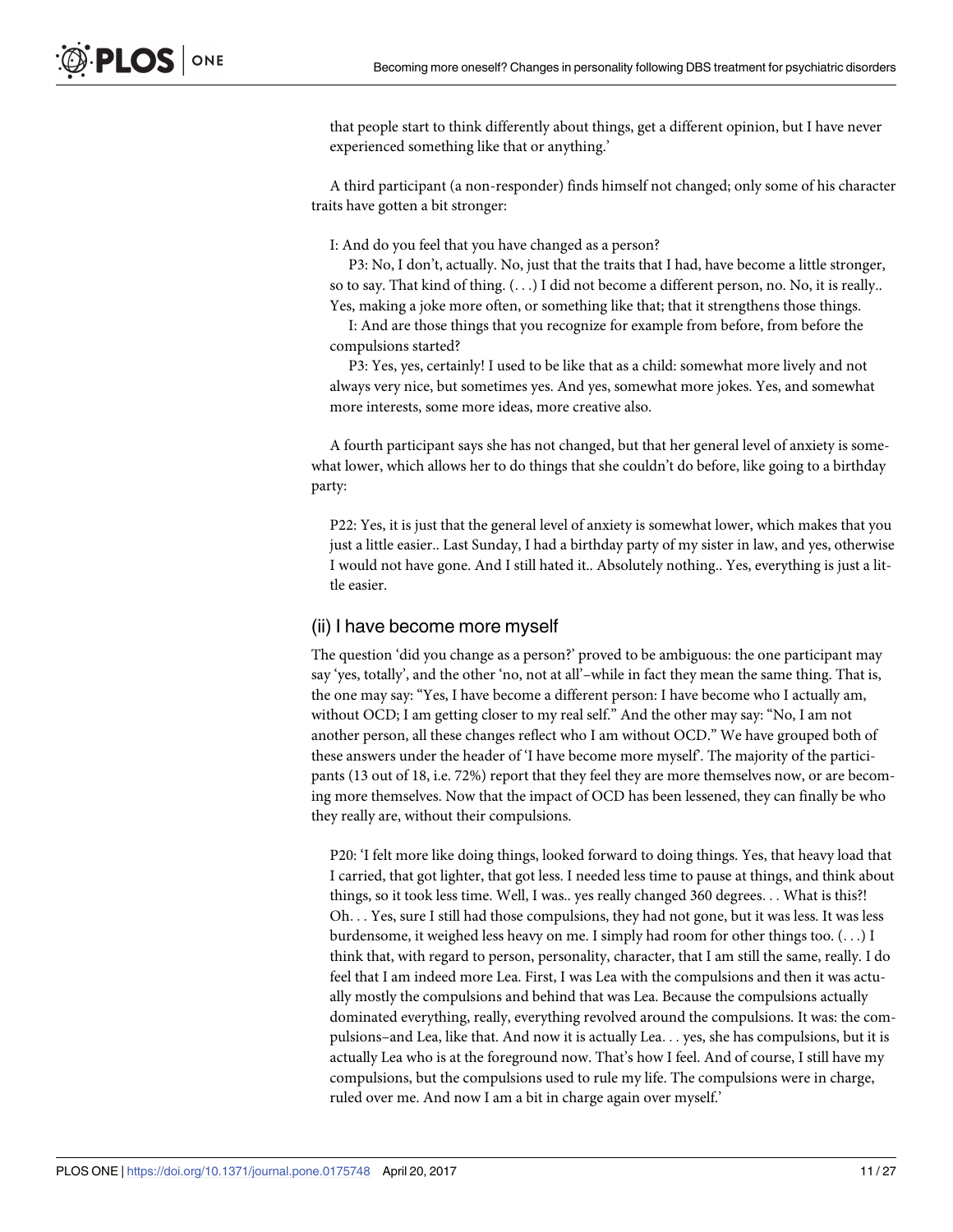<span id="page-11-0"></span>P16: 'Before my complaints, I also was somewhat more extrovert and because of the complaints I have completely changed and because of the DBS now my old self gets back a bit. That's how you should see that. It is just that there are twenty years between the start of the problems and now, so that is quite a long time.'

P5: 'I think I am coming back to my own self. If you are in a fixed pattern for decades and through such an operation you get back to your own self more, than that is a good thing.'

P10: 'It [the new behaviour] belongs to me. Yes. But because of the compulsions, I think, I have not taken any space, or any time for it. And I have also become somewhat more sure of myself, yes. (. . .) Yes, I am certainly more myself, yes.

P13: '[I have become more] who I was. But who I was, that was, yes in fact the boy until the last class of the elementary school, right, because I can remember that very well. But I have to add: it is not just the DBS, but it is the DBS in combination with therapy. And for me that was EMDR [Eye Movement Desensitization and Reprocessing]. I am cleaning up my whole past with that.'

Some participants indicated that they had become a completely different person, in some extreme cases within several minutes after switching on the DBS. This participant experienced an extreme difference (see also [Box](#page-12-0) 1):

P14: 'And then, at a certain point, after a couple of minutes, someone says: 'Adrian, do you notice that you have changed completely, the last few minutes, that you are completely very different?'. And I had not realized that until I started thinking about it. (. . .) And then I said: 'Of course, you are right, I have changed completely.' (. . .) I often just say; before the operation I was Adrian-1 and now I am Adrian-2. To just put it in a simple way. (. . .)

The last years, I have the idea that I am arriving at that natural Adrian, because I see some things, or someone else sees some things. . . like: 'hey that is what my father used to do'–such things, you know. I think, so that is in the genes, that could be. That's my idea about it. But there are inconceivably many things in which you change. Think only of the fact that I simply listen to different music. That alone is already quite something. I used to listen mainly to music from my youth; The Rolling Stones, The Beatles–I was a bit of a Rolling Stones fan, actually. I used to listen to that a lot, that kind of music and some Dutch music too. . . first records and then CDs. But then I had my operation and somehow I arrived at Johnny Cash.'

(See also a case study on this participant: [[17](#page-24-0)])

#### (iii) This isn't me

Other participants also felt they had changed, but regarded at least some of the changes as alien to them; as side-effects of the DBS. A familiar side-effect of the DBS is for example an increased libido [[25](#page-24-0), [56](#page-26-0), [57](#page-26-0)]. Whereas some people experience this as a return to their normal sexuality, for others it feels alien and just 'too much'.

P1: I also noticed with the DBS that it changes your libido, for example. But with me.. That has actually always been disturbed, always been minimally present, and if that changes, that is so unknown that you are not at all.. (. . .) It feels very extreme; that you think: everybody can notice what is happening with me.. (. . .) But then I think: jeez, how is that for other people, how do they cope with that, you know. (. . .) It is a direct consequence of [DBS], really a kind of side-effect. (. . .) It doesn't belong to me, really.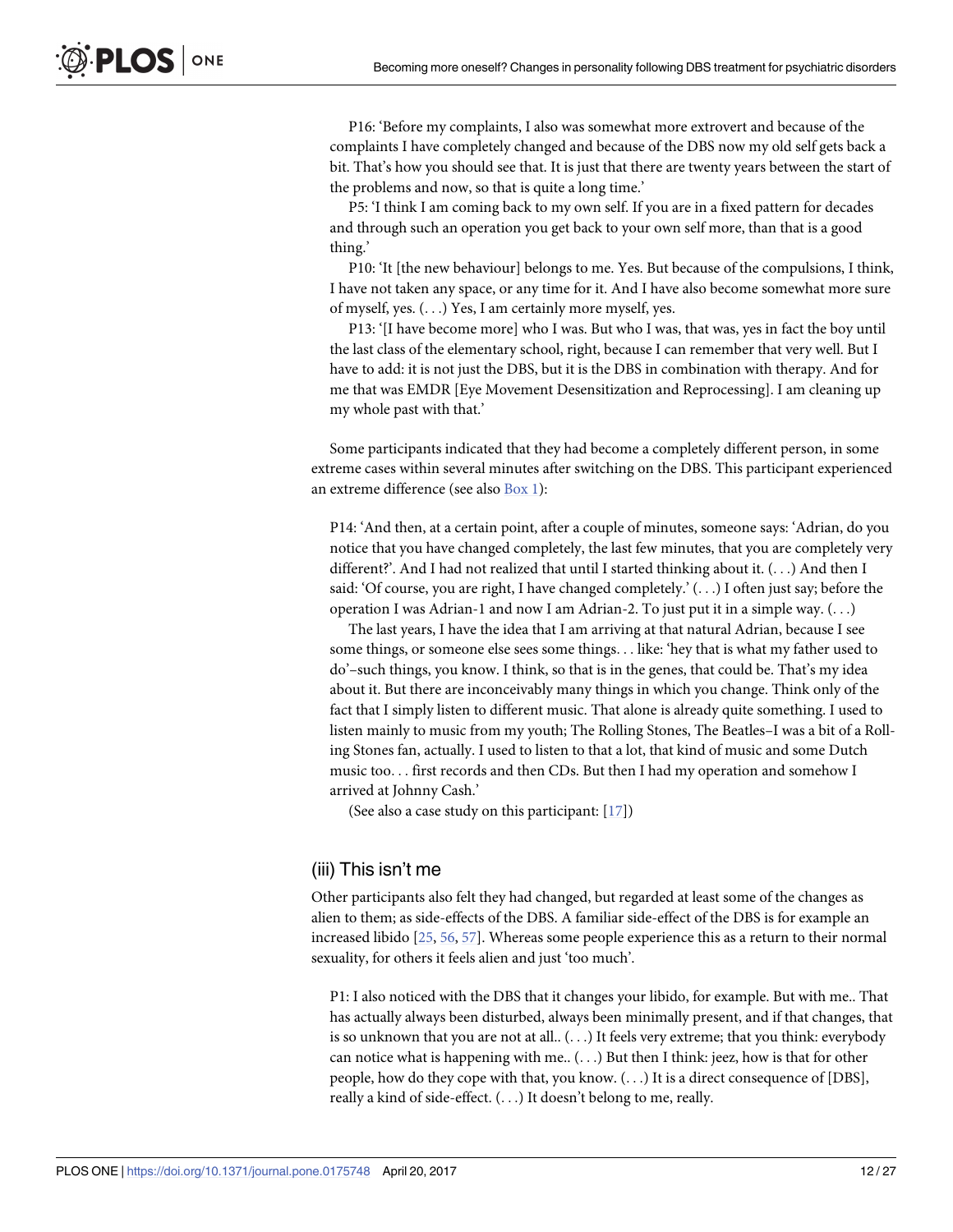## <span id="page-12-0"></span>Box 1 - 'Adrian'

#### 'Adrian' (P14)

Adrian was one of the few patients for whom the DBS was immediately effective, and also very effective. He estimates that he lost about 95% of compulsions; a great result. Adrian is very happy with the changes and now that he is retired he can finally live his life the way he wants to. He feels he has totally changed as a person: he is much more open and spontaneous and enjoys being able to now join his wife to birthday parties and dinners with friends. He thinks he has become more himself, that this would have been who he would have become if he had not developed OCD at the age of 13. His wife, however, is not so happy with the changes. That is to say: she is happy that he suffers less from OCD, but she finds he has changed a lot, to the extent that she feels: 'This is not the man I married'. She reports that he often does socially inappropriate things, like talking to strangers at the street or in shops and that he does not pick up on signals when people are annoyed by him. When they are with friends he talks a lot about the latest DBS research, but does not ask them much about their lives. Since she often feels embarrassed about his behaviour, she feels less like going out with him. They tried to change the DBS settings, but at other settings the compulsions immediately returned, leading to an unfortunate dilemma between the pressure of the compulsions and the pressure on their relationship.

P17: Yes, the libido, that that was.. Pfff. . . Well I did not like that at all. (. . .) No, that clearly didn't fit with who I am.  $(\ldots)$  Yes, that was so strange  $(\ldots)$  I felt like having intercourse all the time (. . .) And of course I do want to have intercourse, but that doesn't have to be every day, not at all. Once every two weeks is fine for me too. But I had this idea that I wanted to jump on him.. Very strange. (. . .) Yes, it was really too much; that really wasn't me, you know; I really felt as if there was someone standing next to me who has this, you know. (. . .) Luckily I could discuss it with [my DBS-therapist] and we have found a good change in the settings, and yes, now it's good: now it's me again. (. . .)

Another common experience is that with DBS treatment people become more fierce, assertive, and sometimes even aggressive [[26](#page-24-0)]. Many participants (9) feel that they express themselves more, and that this reflects their own selves, without the subduing effects of OCD. Some participants (3), however, felt that their increased assertiveness did not fit them. For instance, spontaneous reactions in which they stood up for themselves would surprise them and make them feel uncomfortable:

P10: 'I used to be so insecure that I did not dare to say anything, and now I do say it. Sometimes a bit too much, I feel.'

Still, participants may characterize such unwanted changes as expressing who they really are. Thus the fact that they do not like these changes does not imply that they consider them to be alien to them. The same participant for instance says about her change in assertiveness:

P10: '..it belongs to me, yes, but because of the compulsions I have not taken up any space or time for that for years. And now I have become somewhat more sure, yes.'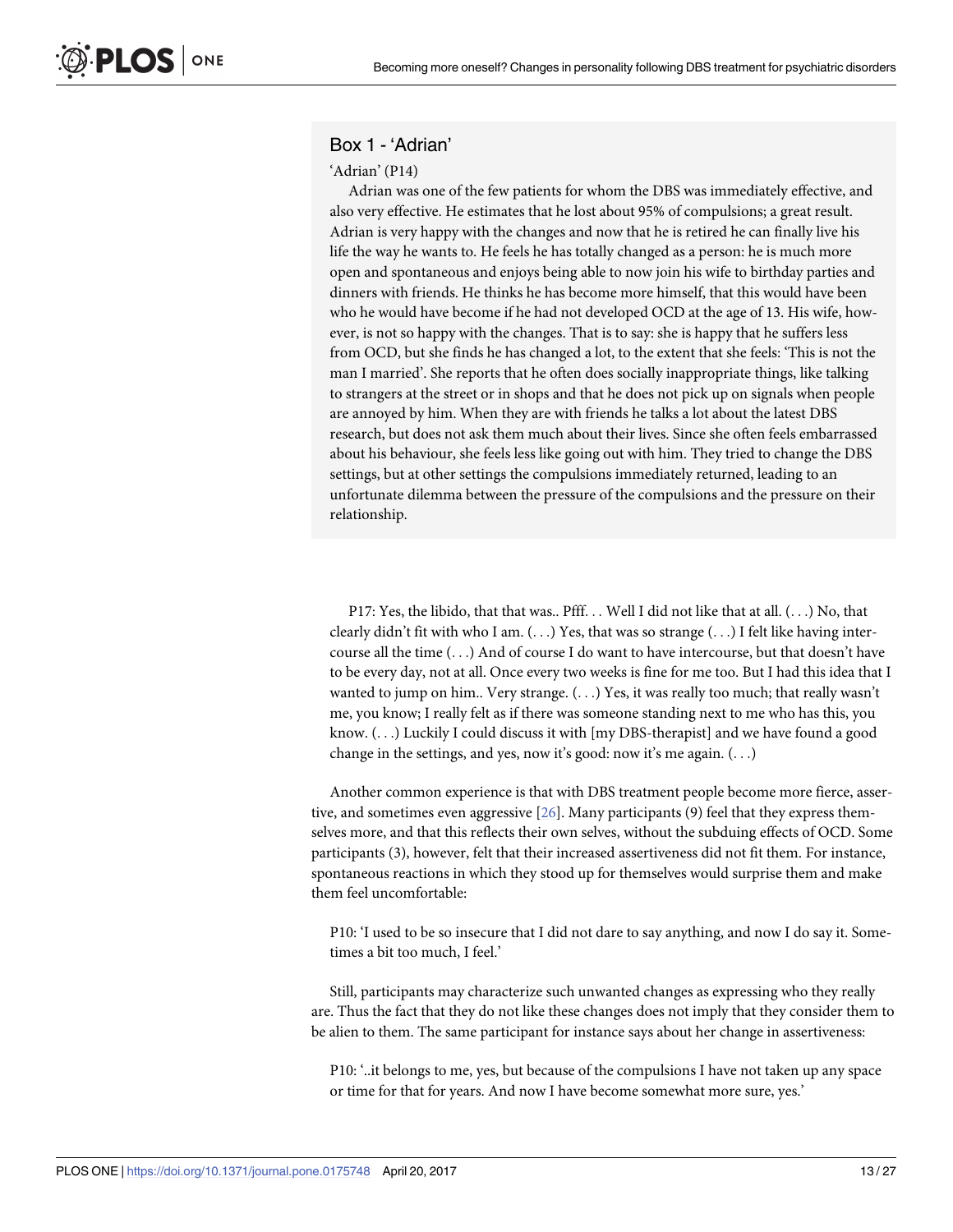Whereas for the other participants the alienating effects of DBS were limited to specific experiences only, one participant (a responder) regarded the changes in her behaviour as *overall* alien to her. She felt that DBS treatment had made her less herself.

P17: I now have a short fuse. (...) When I was very depressed, I also had a bit of a short fuse, but now it's more that.. I cannot do so many things at once anymore. What I used to be able to do.  $(...)$  I thought it had to do with my personality stuff. But I am doing therapy again in the place where I live and that woman knows me from when I was 15, and I now turn 34, so she knows me for a very long time already, and she said: "That did not really belong to you before". I said: "No, that's right". Yes, and then it got confirmed what I also felt myself. And that has been after the operation really.

## (iv) I have to get used to myself

Irrespective of whether participants regarded the changes as becoming more themselves, they frequently mentioned that they had to get used to themselves, their new lives, and their new behaviour. For instance, the participant quoted above, who did not consider himself to be changed as a person, still needs to get used to his new, spontaneous behaviour:

P4: 'I really need to get used to myself too, actually. From always making up excuses, never being able to keep appointments. . . And then I just say: 'Yes, sounds fun'–and then I think 'Is that me?' A bit strange, really, I need to get used to myself too.'

(see also [Box](#page-14-0) 2)

Another participant felt she had changed, and she did not really like these changes. She doubts whether her newly emerged assertive behaviour really fits with who she is. On the other hand, she thinks that her present reactions do reflect who she really is, but that she still has to get used to herself (see  $Box 3$  $Box 3$ ). In order to get a feel for the complexity and ambiguity of these matters, here follows a longer excerpt from the interview:

#### I: Have you noticed any other effects of DBS?

P21: Yes, I think sometimes–my mother has died shortly before the operation, and I think sometimes that if my mother would see me again, that she would not recognize me. Yes, bodily, she would, but. . . she would find me very much changed. And I also find that I have lost quite some friends after the operations, who feel like; well, 'It's not Janet anymore, actually.' I do think that I have changed a lot.

I: Yes. And in which respects, do you think?

P21: Well, I think that I just, yes, stand up for myself more. And for some people, that is just not comfortable; the relationship [with them] just changes because of that. . .I: And those are things that before you might have ignored, things that you now express, or..?

P21: Well, before it would probably have bothered me also, but I would not have been so clear about it. I think I am just much clearer in giving my opinion on things. I think that has changed, yes.

I: Yes. And do you have the feeling.. it is a somewhat difficult question, but do you feel that in that respect you have become more yourself, or do you sometimes think 'does this actually fit me, to stand up for myself in this way?'. . .

P21: No, I feel like: does this actually fit me, is this still me? I cannot really give a positive interpretation to it. I find. . . What I also have, and that also bothers me a lot, is that my interest in the people around me has decreased significantly. (. . .) It sounds very strange to say that about yourself (. . .) I used to be on top of everything and listening, and this and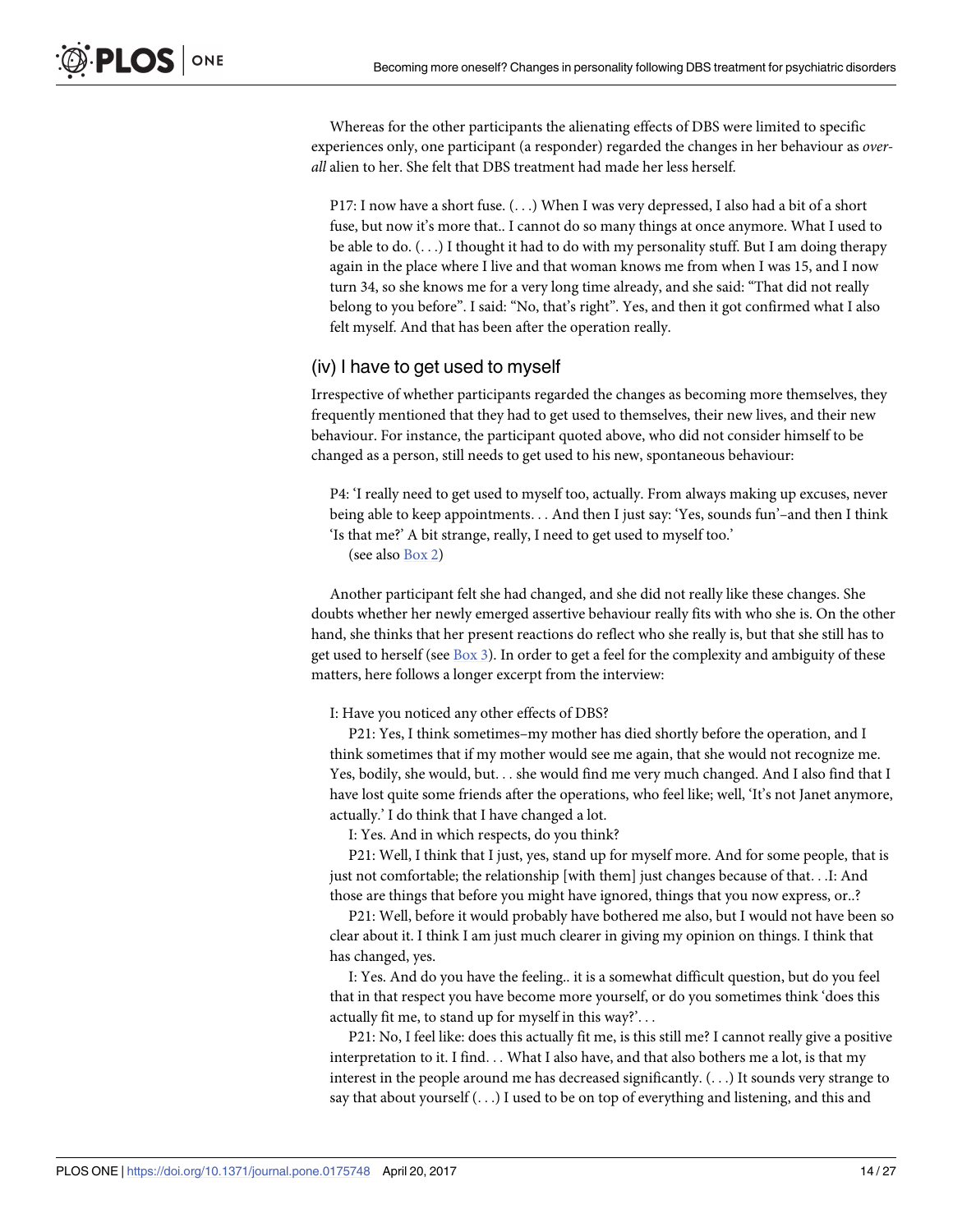## <span id="page-14-0"></span>Box 2 - 'Peter'

#### 'Peter' (P4)

With Peter, it took very long before the DBS was effective, but now that it is, it has changed his life completely. His life used to consist of only compulsions (fear of germs, counting compulsions), and even in his few hours of sleep he would still perform compulsive rituals in his dreams. But now he has finally the time and energy to actually live his life. He says he has not changed as a person; his convictions are still the same, but his life has changed tremendously. The way he spends his time has changed, and he now has the mental space to be interested in the world around him. Also, he has to get used to himself, to his own spontaneous reactions that often surprise him. After decades of being severely ill and having virtually no social life, he is now able to spend much more time with his family and to enjoy that time without hindrance from constant compulsions.

that, and trying to help people–and now I am more like: whatever, it will be alright. Yes, it sounds.. it's not like I don't want to help anybody anymore, but I really feel more like; I will wait and see if there's not somebody else who might help. I don't find I need to be the one to step in for everything.

I: Yes, and would this be an example that you think 'does this really belong to me, or what actually belongs to me: being very helpful or the way I am now'?

P21: Well, I think I am more like I am now, but I am still not used to it.

[She tells about a conflict she has with an old friend of hers, as an example of how she does not let people get away with unfriendly remarks anymore.]

I: Yes, and before you would kind of let it pass..

P21: I think so, yes. The relationship, the preservation of the friendship, was more important to me than the way in which I felt about something. Whereas now, I feel more like, well, too bad. If I end up having no friends anymore, then there is nothing I can do about it.

## (v) I have to find out who I am

An important inclusion criterion for DBS treatment is that the condition is chronic and has not improved despite treatment with all available drugs, and cognitive behavioural therapy.

#### Box 3 - 'Janet'

#### 'Janet' (P21)

For Janet too, the DBS has helped to get rid of a large part of her symptoms. Although she is very happy about this, she does not like all of the other changes that came with the DBS treatment. For instance she always liked to read, but now she cannot concentrate enough to read even a magazine, let alone a book. And she liked to paint, but she now feels she has somehow lost her creativity. In social relations too, is has not always been easy: she now speaks her mind more easily, and has lost friends in that way. She is also less interested in others, and does not really like that aspect of her 'new self'. Still, she feels that this is who she actually is as a person, that it was the OCD that had made her adjust so much to others.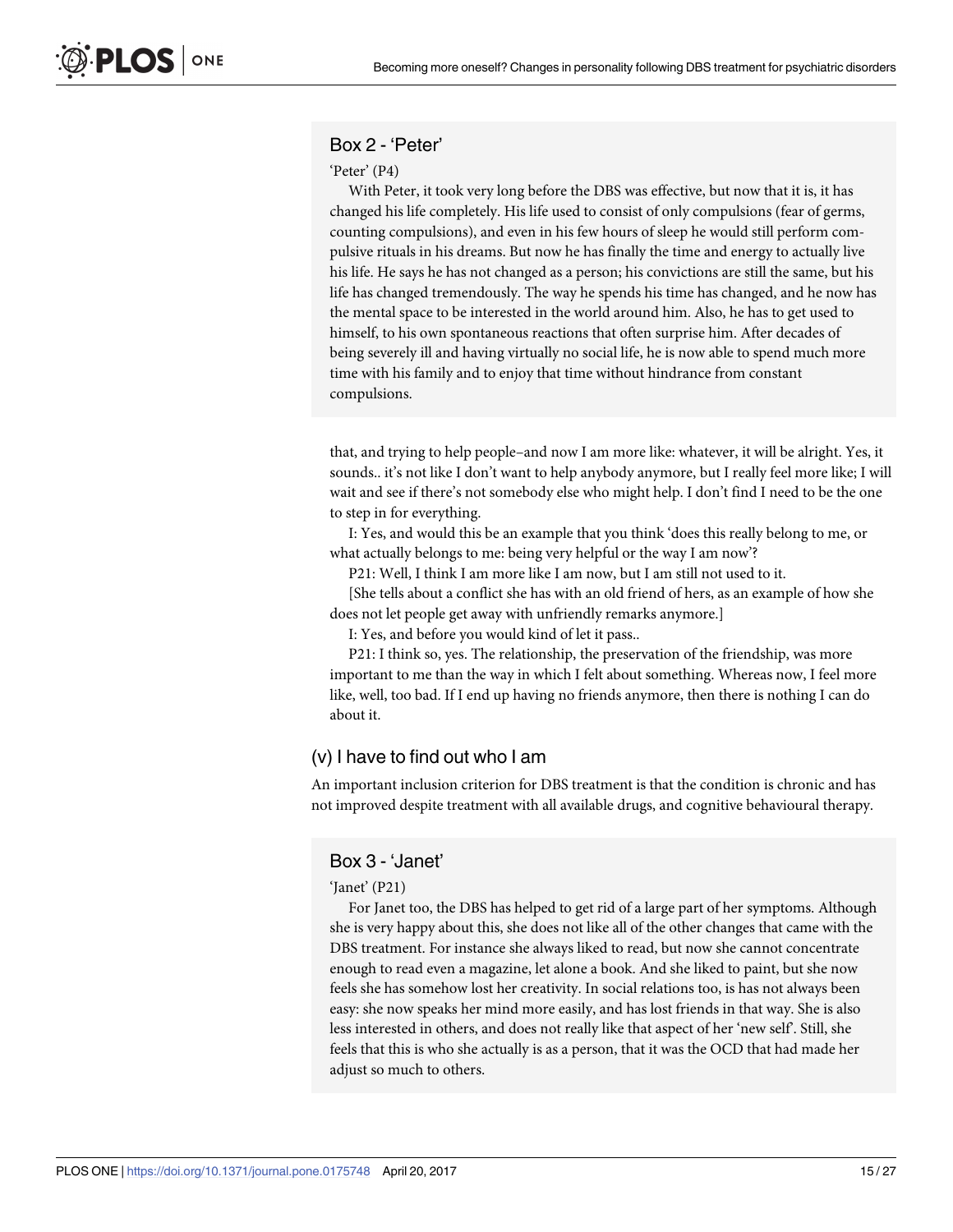<span id="page-15-0"></span>This means that for all participants, their lives in the previous years, sometimes even decades of years, have been seriously impaired. For those participants who have profited from the treatment, the relief of their previously omnipresent compulsions implies a huge change—including the amount of time they now have at their disposal. How to live this new life? The question of what they wanted to do with their lives had simply not come up before, as life had been a matter of day to day survival. With the positive effects of treatment, a new horizon of action possibilities or 'affordances' opened up qua work and social life (see figure 1 in [[58](#page-26-0), [59](#page-26-0)]. For a few younger participants this meant the possibility to start living the life that they had not dared to dream about before: going to university, or starting a family. For other participants, however, it also meant coming to terms with all the possibilities that had been lost because of the OCD. Given its often early onset, OCD affects people during formative years; impacting their schooling, relationships, work opportunities, and family life. After all those years, not all options are still open.

P20: 'I am still very much.. because the compulsions actually disappeared, well, a small bit is still there, but compared to what it was.. I am now in such a phase.. I am searching for myself still; who am I? And that is just, yes, that fluctuates a lot. (. . .) I am wondering what I could still do now  $(\ldots)$  Yes and also my personality; who am I and what is my opinion, those kind of things. And no is no. (. . .) Yes that kind of things, and to think more about yourself and not carry someone else's load (. . .) I am actually somewhat more searching for myself; where I stand and where I want to stand.' (. . .)

'It is no longer only the compulsions that are at the foreground. I do really feel that I am more Lea now. That is also a bit unnerving, because; who is Lea? I have put her away for years and years, you know. Like I said; [there was] always the mask, and it was always the compulsions that preceded everything; it was always only about those compulsions. That was all my life consisted of really: compulsions. Yes, and now I am considering; I am doing this voluntary job and I am now taking my time to consider what do I actually want to do later, you know, do I want to work, or not, how am I going to do that? How am I going to spend the rest of my life? That is what Lea wants and not what the compulsion wants.'

P13: 'I noticed for instance that in the last years before the operation, the news could hardly interest me. I did follow the news, but well, what did I care, right? Whether some politician had left or not. But now I notice that I do follow all of it and that it interests me a lot. And yes, so many things: this afternoon I am going to a museum with a colleague. Yes, those kinds of things. And I find that I can enjoy that so much–and all those things were gone [before the operation]. Yes, and movies; because I notice that I rent a lot of movies now. And yes, that I am beginning to find out which genre I like most and.. yes, that kind of things. (. . .) You are actually starting to find out who you really are, right? Because it was gone, yes. (. . .) Because of the compulsions and also because of the bullying. Because if you hear every day that you are a looser, an asshole.. Five years long. Yes, then you will start to believe in that, right?'

## (vi) How to determine what belongs to me?

The majority of the participants (12) had been thinking about the question of how to determine whether the changes that accompanied the DBS treatment were side-effects or rather reflections that they were becoming more themselves. Participants used roughly four different strategies or a combination of them. The most common (9) was to compare their present way of being with how they used to be before the onset of OCD. For some participants this was difficult, however, because of the early onset of their complaints. Several participants also referred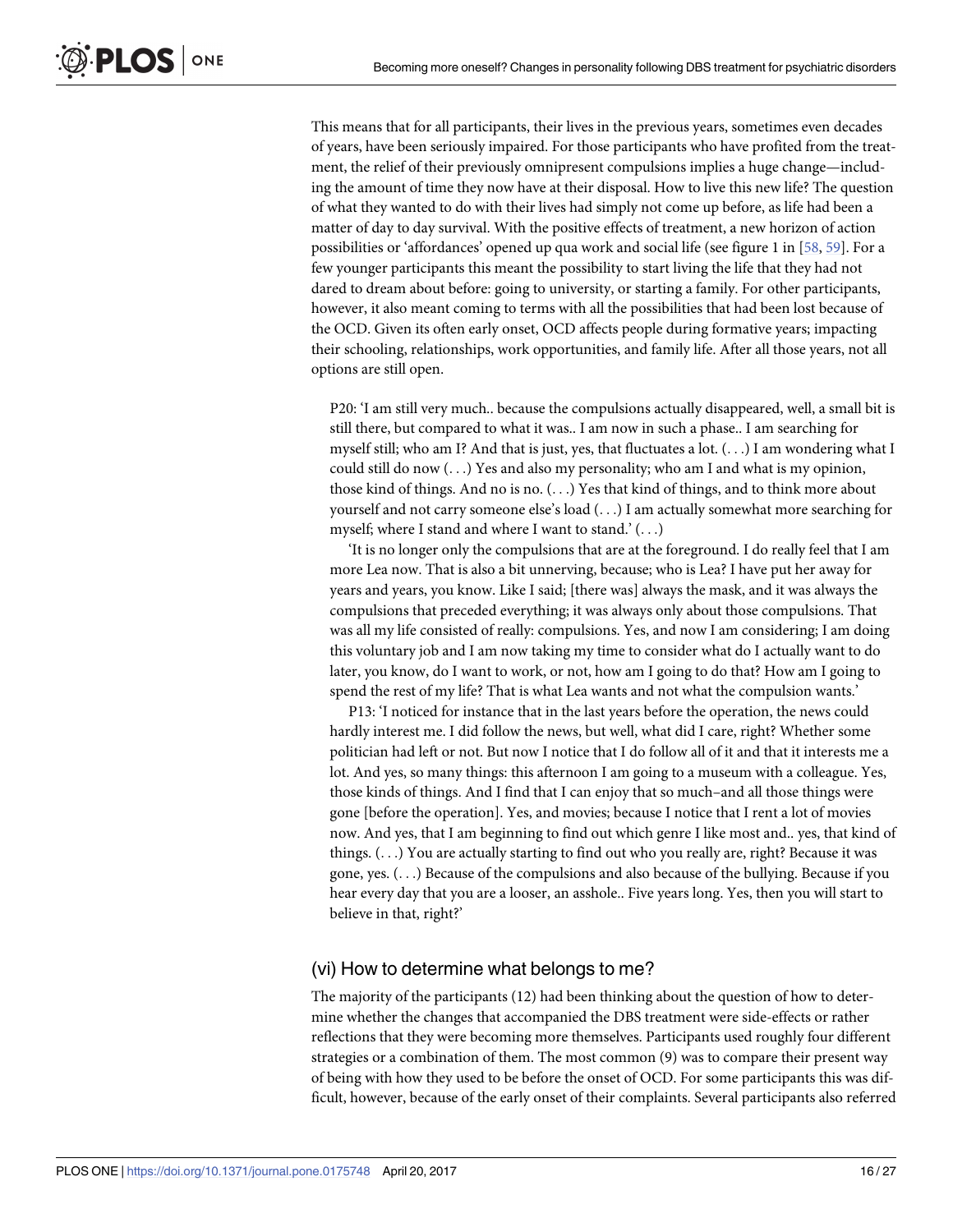to how others (family members, friends, a therapist) had known them, and whether they recognized the participants' 'old selves' in their new behaviour with DBS. One participant (P14) compared his new behaviour to what his father used to do, and regarded the similarities as a sign that his current way of acting must reflect his real, OCD-less self. Another participant (P10) evaluated her changed behaviour in terms of how pleased she felt with it: if she felt good about it, she judged it as becoming more herself.

P18: 'That was a good example; my oldest sister she noticed that too: she saw me at a few birthday parties, and then at some point she says, because she knows me the longest, she is six years older than I am (. . .). So she has experienced me from an early age. And she said at a certain point: I see the old Peter from the old days again; the cheerful Peter, the mischievous Peter, the funny Peter (. . .). She says: I see him again, I haven't seen him for a very long time. I liked to hear that. So I was always already like that. She said: you were always a very cheerful and spontaneous child, sometimes annoyingly so, because you didn't.. because you were almost wild.'

## **IV. Discussion**

#### A. Becoming a different person?

One of the biggest worries in the debate on the ethics of neuromodulation techniques such as DBS, is that it might alter one's personality. Given this centrality, it is important to note that 'becoming a different person' is an ambiguous characterisation. One might think of person A becoming a totally different person B, but one might also think of person A becoming a different, more open, expressive, or impulsive version of herself. What participants recounted in the interviews, rather falls under the latter interpretation. That is, there are changes, important changes, but these changes are not *random* or completely discontinuous. For instance, many participants report that they have regained interest in things–which is a huge change, but it does not mean that they are interested in completely *different* things than before. Participants generally do not get different hobbies or interests. Even an exceptional and extreme case like the participant quoted above who started enjoying different music [\[17\]](#page-24-0), already liked to listen to music before.

Many participants indicate that they are generally more loose, and assertive, and express themselves more [\[26\]](#page-24-0). Some participants explain that they have not changed their views on things, but merely dare to say them out loud now. They may have enjoyed the same things, but now laugh out loud. Or they may have been annoyed by the same things, but only now dare to express their annoyance. What changes is their behaviour, their reaction to others; their way of interacting with the world. This is of course quite a change—and one that can have a huge impact too: for when you express your preferences, this will affect your interactions and the relationships with the people around you. On the other hand, this change in behaviour is not a change of one's fundamental views, one's values, or one's outlook on life.

Based on the data of our study, we suggest that in answering the question of whether one has changed as a person, one could either refer foremost to one's interactions with the world or rather refer to one's values, convictions, and general outlook. Both how you (inter)act as well as your outlook on life play a constitutive role in who you are and what your life looks like. For most of our participants it seems that the ways they act and interact have changed considerably, while their convictions and views have remained the same. This distinction between definitions could nicely explain why some participants say that they have *not* become a different person, but rather are more themselves now, whereas others say that they *have* become a different person; namely more themselves. Participants who say that they have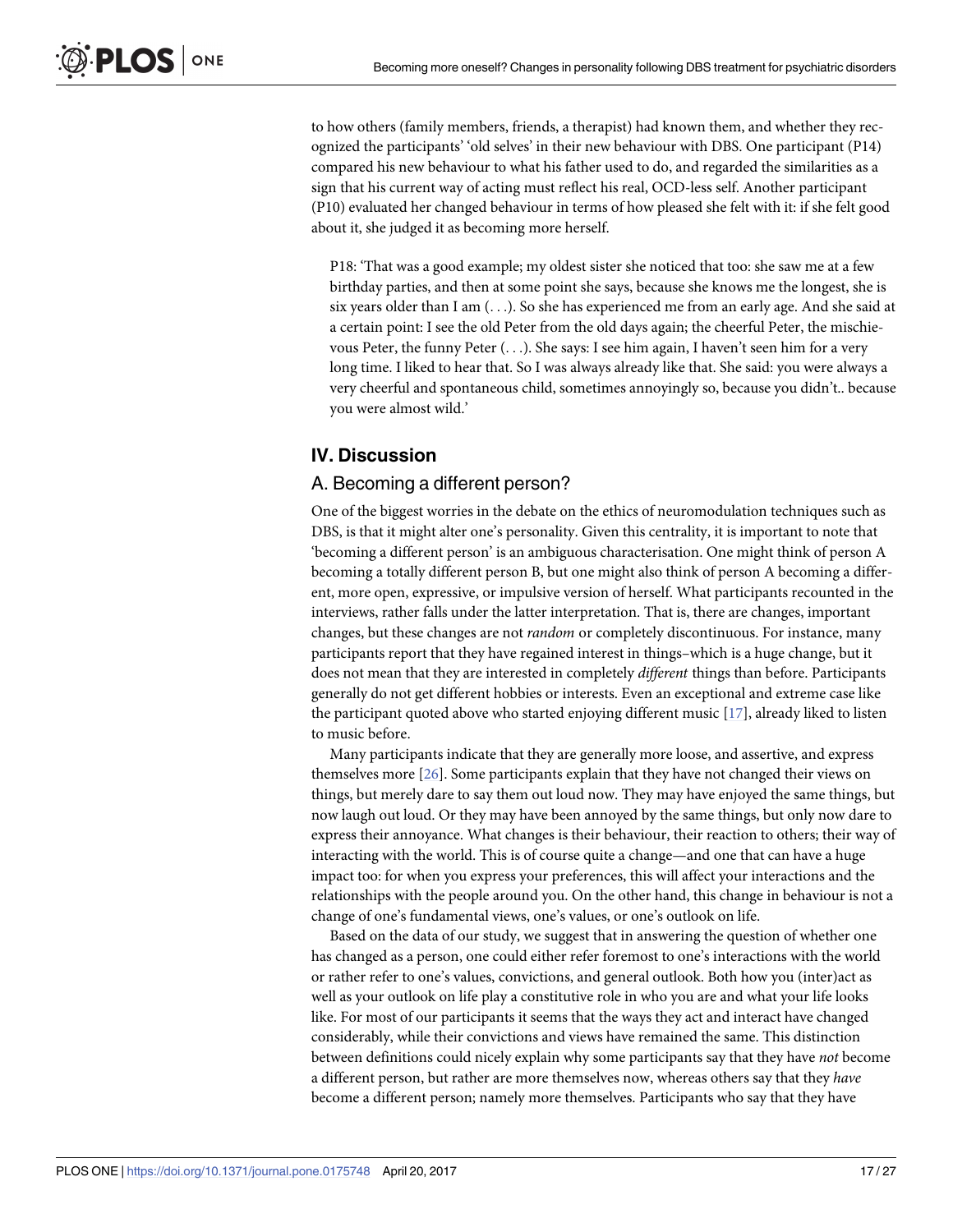become more themselves rather than a different person, could refer to a definition of a 'different person' in terms of a changed outlook on life. Since this outlook has not changed, they do not consider themselves to have become a different person. Their behaviour may have changed considerably, but they feel they can now act more in line with how they want to act. Another terminological issue could be that since they feel they have become more *themselves* in how they act, they do not consider themselves to have become a *different* person.

On the other hand, participants who do say they have become a different person precisely refer to their changed behaviour and interactions; pointing out also that they often surprise the people around them. What supports this reading is that several participants who say that they have become 'a different person', also stress that they have not changed their opinions and outlook on the world, as to prevent precisely a confusion of what 'being a different person' entails.

These two different takes on 'becoming a different person' could also explain some seemingly contradictory answers of participants. For instance we saw that one participant (P4) both said: 'I have not changed', but also: 'I have to get used to myself'–which would be strange if one had not changed at all. But here his claim that he has not changed refers to there being no changes in his opinions and outlook on life, while the need to get used to himself refers to his changed spontaneous behaviour.

Whether the reported changes amount to a change in personality or personal identity depends on which definition one adopts. From a clinical perspective, the usefulness of the concept of personality and personality change depends on whether it helps to uncover experiences of patients that are relevant for their well-being and that might otherwise be overlooked. Our study indicates that there are changes in the way in which participants feel, think and behave, and that these changes have an impact on their lives. Some of these changes are experienced as side-effects and call for an adjustment of the DBS settings.

Coming back to the definitions of personality changes that we discussed in section 1, from this clinical perspective, the definitions that regard *all* changes as changes of the self are not very helpful—such as the very liberal accounts of Synofzik and Schleapfer [[2](#page-23-0)] and of Dings and De Bruin [\[4](#page-23-0)] But neither are the definitions that regard virtually *no* changes as changes of the self, such as the very flexible accounts of Schechtman [\[10,](#page-23-0) [27\]](#page-24-0) and Baylis [[5\]](#page-23-0). And lastly, the definition of Witt and colleagues [[1](#page-23-0)] is not very helpful in the clinic either, as it focuses on a person's core attitudes (beliefs and desires) as the central locus of concern, whereas our study shows that in general participants did not change their attitudes and beliefs towards things, but rather their way of acting and interacting.

But maybe a thorough theory of the self or personal identity is not even needed for this clinical purpose; what matters most is that the relevant questions are asked. What these questions should get on the table is whether or not the changes that patients experience are side-effects that call for an adjustment of the DBS settings, or that require support from the DBS team. For that the therapist needs to find out (a) whether patients feel the changes 'fit' them; whether they feel they have become more or rather less themselves; and (b) whether there is any conflict between patients and their loved ones on how to evaluate these changes. There may be no need for an elaborate theory on personality to pay attention to this issue in the treatment trajectory.

Note also that in our study, the only person who saw absolutely no changes at all, was a non-responder and in fact profited the least of DBS (see [[26](#page-24-0)] for a more elaborate overview of our participants). This raises the question whether it is even possible for DBS treatment to improve the OCD symptoms without having any effect on the personality or personal identity of the patient. Maybe changes with respect to patients' obsessions and compulsions cannot be achieved without also affecting their personality in some way.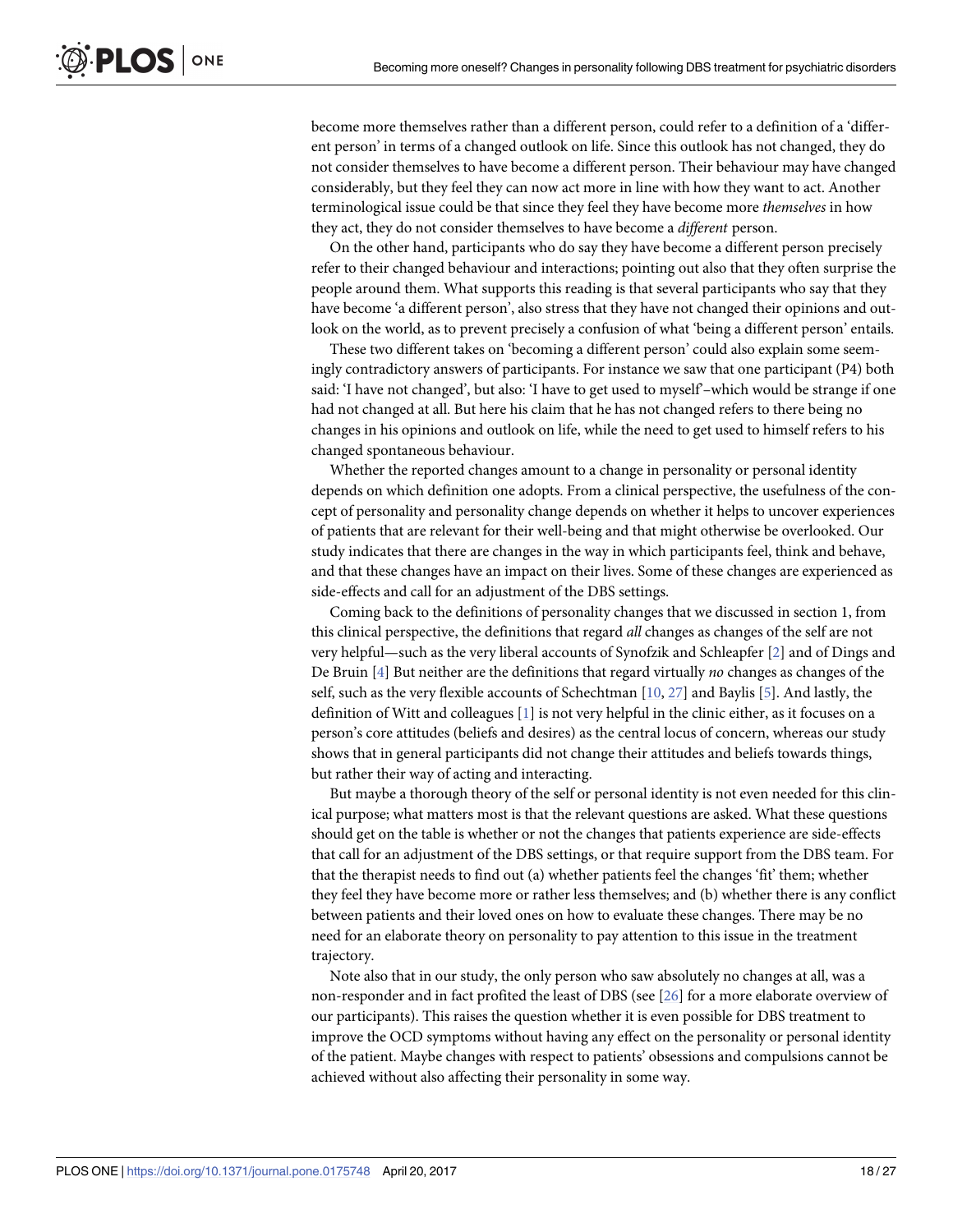## <span id="page-18-0"></span>B. Assessing the authenticity of the changes

Another finding from our study is the relevance of the question of the authenticity of the changes: participants were particularly concerned with the question of whether they had become more or less themselves following DBS treatment. The relevance of authenticity in case of DBS treatment has been noted before [[6,](#page-23-0) [7,](#page-23-0) [60,](#page-26-0) [61\]](#page-26-0) and our findings confirm this relevance. Authenticity is, however, a very difficult issue, in general, and even more so in these special circumstances. For how to assess if one has gotten closer to one's 'real self'? Does it even make sense to speak of a 'real self'? There is much to say in favour of understanding 'the self' in terms of a dynamical process rather than as a fixed entity. But there are limits to these dynamics too: not everything goes. Some effects of DBS definitely feel alien to patients, whereas other changes are clearly experienced as contributing to a person becoming more themselves. On what basis can one assess the authenticity of an experience?

A natural inclination may be to evaluate whether one *likes* the new behaviour, feelings, or thoughts as compared to how one behaved, felt and thought before DBS [[2](#page-23-0), [4,](#page-23-0) [44\]](#page-25-0). If one likes one's new way of being, there does not seem to be a problem. This strategy can take us a long way, but it cannot be the sole principle. For coming closer to your ideal self is not identical to becoming more yourself [[6](#page-23-0), [62](#page-26-0)]. And as we saw, some participants disliked changes that they nevertheless judged as reflecting who they are without OCD.

A different answer comes from Schermer [[8](#page-23-0)] who argues that whether changes are alien to oneself or not depends on whether one *identifies* with these changes. The idea, following Frankfurt's [\[63](#page-26-0)] theory of personal identity, is that we have a multitude of beliefs and desires, but what makes us identify with those beliefs and desires is our second-order endorsement of them. It is this choice of endorsement that reflects who we are. The obvious difficulty of this position is that it is unclear *on what basis* we can make that endorsement. Higher order theories of the self run the risk of an infinite regress [\[64\]](#page-26-0): for the second-order identification with the first-order desires and beliefs would itself require a third-order endorsement which would again require a fourth-order endorsement and so on. Besides, as Witt and colleagues [\[1\]](#page-23-0) also pointed out, this model assumes an *active choice*–against the strong intuition that at least part of who we are is given to us rather than a deliberative choice.

As we saw, Schechtman  $[10, 27]$  $[10, 27]$  $[10, 27]$  $[10, 27]$  $[10, 27]$  proposes that what fits with one's personal identity is what fits in one's self-narrative. This shifts the question from whether changes are authentic to whether one succeeds in incorporating these changes in one's self-narrative. This implies that whether or not changes are conceived as alien cannot be evaluated directly following the surgery but will depend on the person's subsequent process of appropriation. Although this approach is nicely pragmatic and flexible, it comes at the cost of offering no ground on which to evaluate the changes non-pragmatically. The narrative identity view could claim that this is not a problem, since on their constructivist account such an evaluation may not even be possible. The unfortunate consequence of this view, however, is that it invites clinicians and patients to accept changes as a given. Any problems are seen as the patient's failure to adequately adapt to these changes–rather than considering the option that the changes might be side-effects, calling for a change in the DBS settings rather than in the attitude of the patient.

Could our study shed new light on this issue? As we saw, the participants in our study used various strategies to determine whether the changes fitted them or not: comparing their new experiences with how they were as a child, with how family members and others remembered them as children, comparing their new behaviour to that of other family members, and also evaluating whether they liked the changes or not. There may not be one definitive solution to determining the authenticity of certain changes, but our study at least suggests that it is important to discuss this question with patients and their relatives. Since the question of how to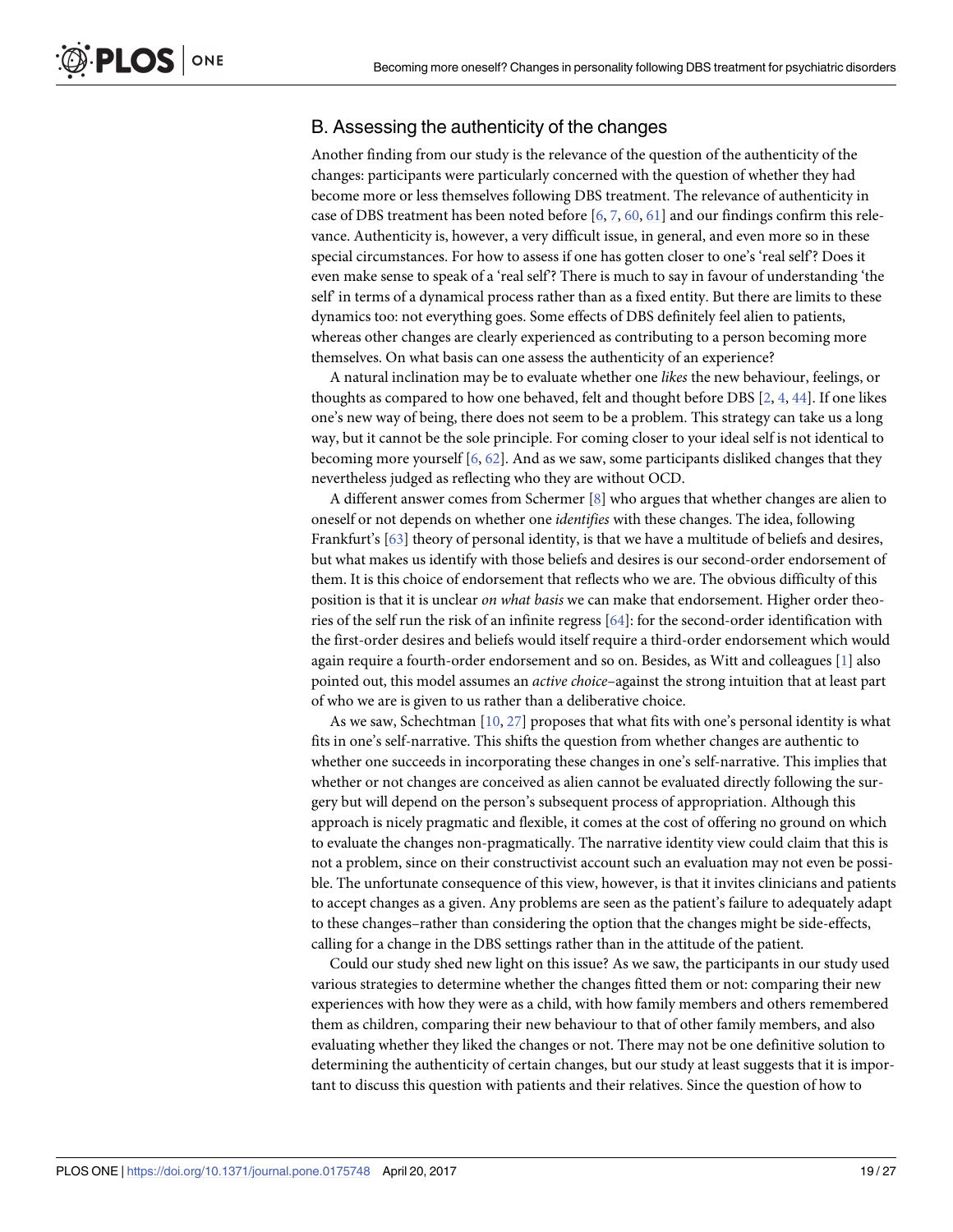<span id="page-19-0"></span>evaluate the authenticity of changes after treatment is common to psychiatry in general [[65](#page-26-0)], it would make sense to further explore the strategies of other patients and see if they might be beneficial for DBS patients too.

## C. Alienation due to the device

A worry that sometimes comes up in the debate on DBS and selfhood, is that the implantation of the DBS device would lead to alienation [[6](#page-23-0), [66](#page-26-0)]. This concern is usually inspired by the qualitative study of Schüpbach and colleagues  $[11]$  on the effects of DBS on patients suffering from Parkinson's disease where they found that 6 out of 29 patients (20%) reflected on the relation between the implanted device and their body, and that 3 (10%) of them had difficulties accepting the device in their bodies. For one of these three patients, the difficulties with the device disappeared after making an artwork of her chest X-ray (p.1813).

In our group of participants, however, there was no one who experienced such an alienation [\[28\]](#page-24-0). Participants tended not to think about the implanted device, except when there were technology-related problems such as a tension from the leads being too tight, or when there was leakage of current. But alienation proved to be not a theme at all. As one participant put it: the DBS had become a part of her, like someone with a new hip would forget that there was something artificial inside her. A qualitative study with 42 PD patients similarly found that 'the device was not a big issue' and that most patients seldom thought about it [[16](#page-24-0)].

#### D. Comparison with previous studies on personality changes

As far as we know, there have been no qualitative or quantitative studies on the effects of DBS on personality with psychiatric patients, only a few case reports [\[17,](#page-24-0) [47](#page-25-0)]. There have been a few qualitative studies into the general experiences of PD and primary dystonia patients following DBS treatment [[11](#page-23-0)-[16](#page-24-0)]. Two of those mention no experiences of personality changes at all [\[15,](#page-24-0) [16\]](#page-24-0), whereas two other studies [[13](#page-23-0), [14](#page-24-0)] only shortly mention the effect that a changed body and bodily capacities may have on patients' identity.

Recently, two studies have directly targeted the issue of personality changes in PD patients following DBS treatment: one quantitative [[20](#page-24-0)], and one mixed-method study [\[19\]](#page-24-0). Pham and colleagues [\[20\]](#page-24-0) used a selection of personality measurement scales to test 40 PD patients both before and three months after surgery. Their main findings were that patients showed an increased impulsivity after DBS, and a decline of 'Persistence' (maintaining behaviour despite fatigue or frustration) and of 'Self-Transcendence' (where less self-transcendent means 'more self-centered and less conscious' (p.4)). Furthermore, according to close relatives, patients also showed increased 'Lack of Premeditation' ('the inability to think and reflect on the consequences prior to engaging in an act' (p.3)). Interestingly, patients rated themselves as unchanged on this point. The authors suggest that this could mean that patients may have 'a reduced level of self-perception regarding their behavioural changes' (p.5). The study was limited to standardized scales only and did not include any qualitative interviews with either patients or relatives, so it remained unclear how patients and their relatives experienced and evaluated these changes.

Lewis and colleagues [\[19\]](#page-24-0) used several personality scales and also interviewed 27 PD patients and their caregivers both before surgery and three months to one year after surgery. They found that 6 patients considered themselves changed (22,2%). Three patients had become more quiet, or more serious and less motivated. Of the remaining three patients, two patients report 'more fun, more laughing' and a 'change to the positive', and one reported a 'different awareness of life' (p.75). What these changes amount to is unfortunately not very elaborately presented in the paper. Interestingly, Lewis and colleagues [\[19\]](#page-24-0) found that more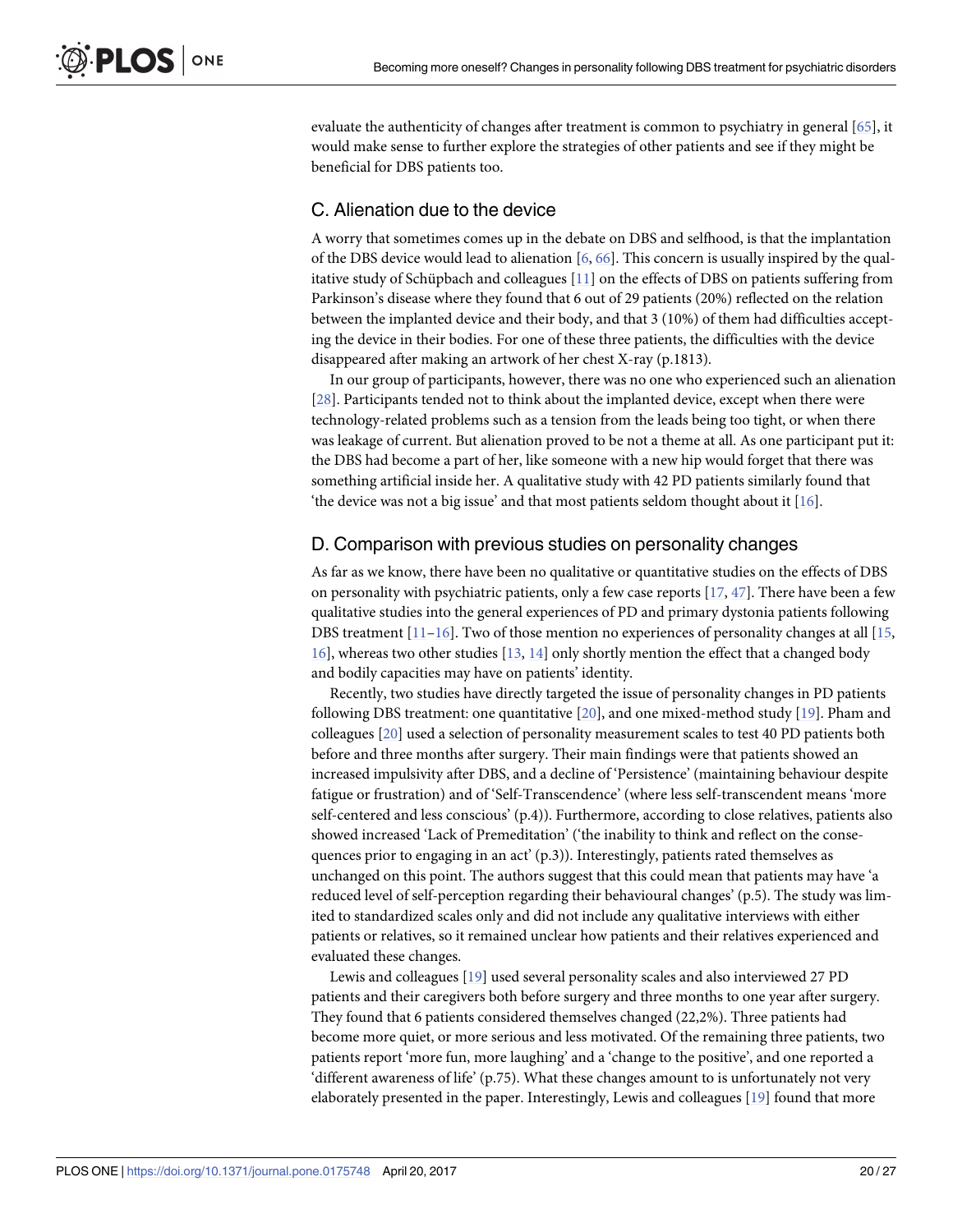<span id="page-20-0"></span>caregivers than patients considered the patients changed (10; 43,5%). Here too, the information provided is sparse: 2 patients were described as being more quiet; 1 as being more depressed and sensitive; 2 as more selfish; 2 as overestimating themselves; 1 as 'behaving like a teenager'; 1 as more open and talkative; and 1 'more aggressive, less even-tempered'. In addition, 21 patients reported mood changes, 12 of them regarded these as positive (57.1%), 9 as negative (42.9%). The authors point out that the reported changes are not picked up by the existing quantitative scales–but that they do have an important impact on patients' lives and that of their relatives, even leading to endangering relationships and family life.

An unfortunate limitation of this study is the way in which the qualitative interviews were structured. Patients and caregivers first had to answer whether DBS had changed their/the patient's personality, a question to which only a 'yes' or 'no' answer could be given. Apparently only the participants who answered this question affirmative where then further questioned on which changes they perceived. However, as we have seen from our participants, quite a few said that they had *not* changed as a person; there were important changes but these were interpreted as becoming more oneself. It could thus very well be that a more explorative design would have revealed more patients to experience personality changes–even if these fall within the bounds of the kind of person they consider themselves to be. Similarly, the changes in mood were only sorted in the binary positive-change versus negative-change, whereas it seems likely that there may be more ambiguous mood changes as well.

The first qualitative study with PD patients following DBS was conducted by Schüpbach and Agid and colleagues [\[11,](#page-23-0) [12\]](#page-23-0). Their important study directed attention to the fact that not all side-effects of DBS could be captured by the standard instruments. They repeatedly interviewed 29 PD patients to 'qualitatively assess the impact of STN stimulation on the patients' personal, marital, and socio-professional life' (p.1812). The study shows the complex reality behind the medical recovery: for many patients there proved to be a gap between the 'objective' measures of response defining the success of treatment, and their own experiences and life world [\[12](#page-23-0)]. They report that patients became 'more direct in their approach to others', were more talkative, impatient, and irritable, and that they 'expressed their opinions more freely' (p.1814). This is remarkably in line with our own findings with OCD patients [[26](#page-24-0)]. For our present topic, the most relevant finding however was that 19 out of 29 (66%) patients experienced 'a feeling of strangeness and unfamiliarity with themselves after surgery' (p.1813), which is illustrated by two quotes: "I don't feel like myself anymore", and: "I haven't found myself again after the operation"' (p.1813).

This finding plays an important role in the debate on personality changes following DBS, and it seems to stand in stark contrast with the findings of our own study. How to explain this difference? First of all, our studies concern different patient groups, with DBS at different (but closely connected) sites in the brain. While OCD patients undergo DBS precisely because they want to change their thoughts, feelings, and behaviour, for PD patients the main goal is rather to restore their motor capacities. Still it is remarkable how alike our findings are with respect to some of the main personality changes that are reported. Both PD and OCD patients report being more direct in approaching others, being more irritable and impatient, and expressing their opinions more freely. In general, one might characterize these changes as becoming less inhibited or controlled [\[26\]](#page-24-0). In the case of OCD patients this is typically a welcome correction of an overly anxious stand in the world [\[67\]](#page-26-0). For PD patients however, this might more readily tip over to disinhibition.

Furthermore, the contrast may not be that strong; after all, like the PD patients our participants too reported that they found themselves changed, and that they had to get used to themselves. However, in our study most participants assessed these changes as becoming more themselves, whereas the study by Schüpbach et al  $[11]$  seems to refer to a negative experience,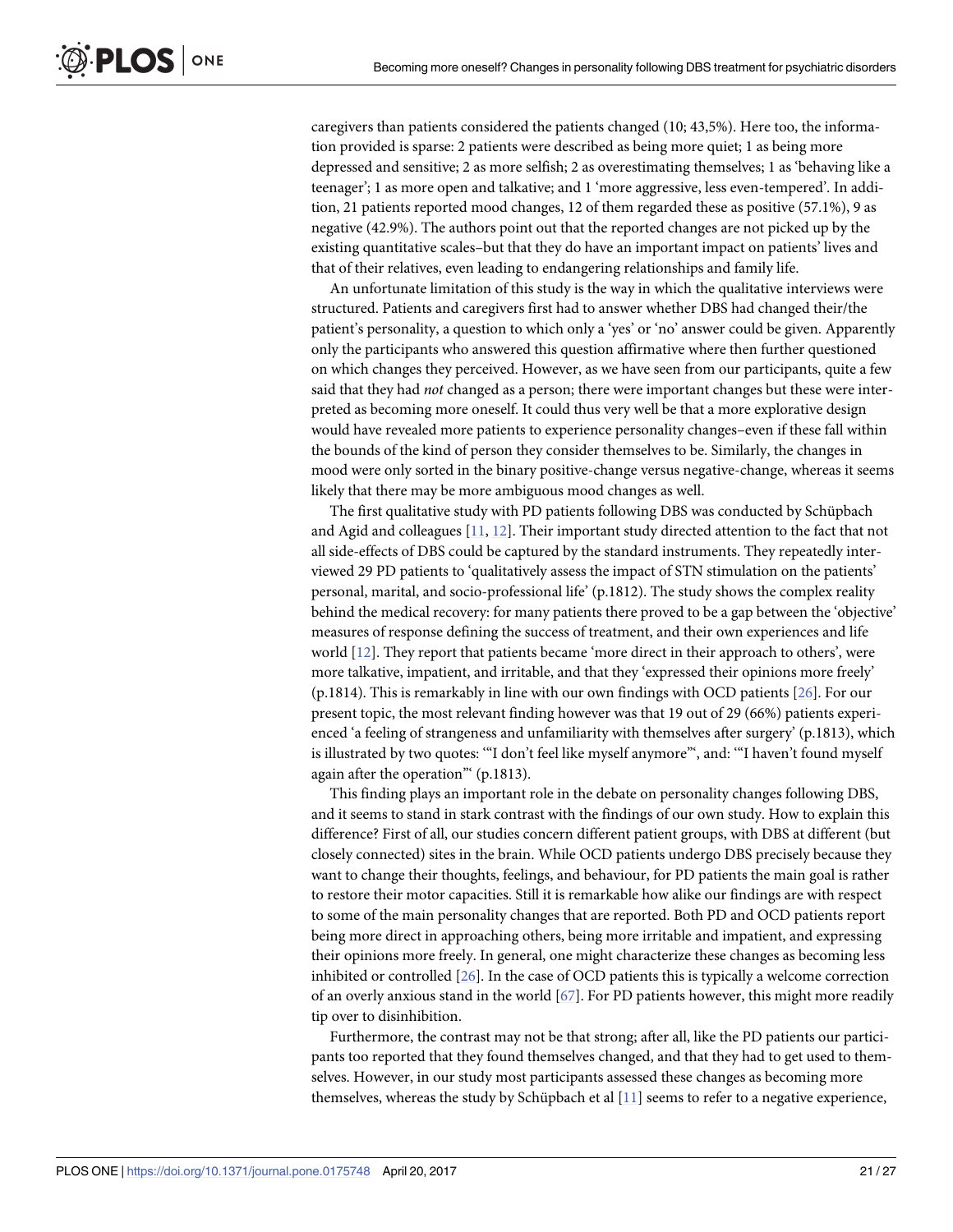<span id="page-21-0"></span>to becoming less themselves. In order to better compare our results, it would be interesting to know where these feelings of strangeness and unfamiliarity precisely refer to: to a changed outlook on life or to changes in behaviour and social interactions? Or do they refer primarily to the changes in motor abilities and the relation of participants to their body? Schüpbach and colleagues note that the feelings of strangeness 'were associated with a clinically significant apathy in some patients'  $([11], p.1814)$  $([11], p.1814)$  $([11], p.1814)$ . This did not seem to be the case with our participants (although some of them did report feeling tired). Schüpbach and colleagues also point out that many patients had become so used to their handicap that they initially did not dare to trust the success of treatment and their new, restored bodily abilities. Another qualitative study with PD patients by Haahr and colleagues [[13](#page-23-0)] also found that some patients had difficulties to trust their own changed physical abilities. In a more general sense, Haahr and colleagues remark that patients' relation to their changing body implies that 'they had to achieve a new understanding of the self and repeatedly re-define the relation between self and body' (p.1234). Maybe this latter aspect is less of an issue for OCD patients.

## E. Practical recommendations

What practical recommendations follow from this study? First, we recommend including semi-structured in-depth interviews as part of DBS research to gain better insight into patients' post-surgical situation. Standard tests fail to capture central effects of treatment on patients' experiences and lives [\[1,](#page-23-0) [11,](#page-23-0) [12,](#page-23-0) [19,](#page-24-0) [26,](#page-24-0) [68,](#page-26-0) [69\]](#page-26-0). More research into patients' experience would provide information that could be used to better prepare patients beforehand of what might happen during DBS treatment, and also to better support them during the treatment trajectory. Witt and colleagues [[1](#page-23-0)] argue for the development of a standard measurement of changes in personal identity, but, as they acknowledge, at this stage there is still too little known about the effects of DBS to develop a standard test. Qualitative research will be needed first to find out what would be the relevant questions to include and what type of answers one could expect to find. It will be a challenge to subsequently design instruments that can validly and reliably measure the often subtle personality-related changes that patients experience [\[41,](#page-25-0) [70\]](#page-26-0). Besides, relevant effects are not limited to changes in personality [[26](#page-24-0), [58](#page-26-0)].

A better understanding of patients' own experiences is thus crucial. Contrary to a widely shared conviction, however, we propose that the patients' own evaluation of the changes should not be the sole consideration. In particular, the possibility that DBS might affect patients' competence and reflective capacities (as occurs in a manic state) should be taken into consideration. This requires weighing the perspectives of patients, patients' loved ones, and the healthcare professionals involved. This brings us to a second recommendation: further research into the experiences of partners, family, or close friends of patients could possibly help to get a more adequate picture of the impact of DBS, including its social impact.

Clinical experience suggests that the specific settings of the DBS device may play a role in the effects on personality. In particular, it seems that higher voltages lead to an increase in impulsivity. It would be worthwhile to test this. And more in general, effects on personality could be one of the focus points in the search for better optimization of DBS settings.

Another interesting clinical observation is that the explicit recognition of positive changes could play an important role in the recovery process: acknowledging progress seems to be a boost for increasing that progress. Therapists play a crucial role in making these positive changes explicit. Maybe the explicit realisation of positive changes gives patients the trust that they can get rid of their obsessions and compulsions, and that improvement is possible after all —contrary to their often long history of fighting their symptoms in vain. The experience of success may motivate them. Patients, however, often do not notice the changes in their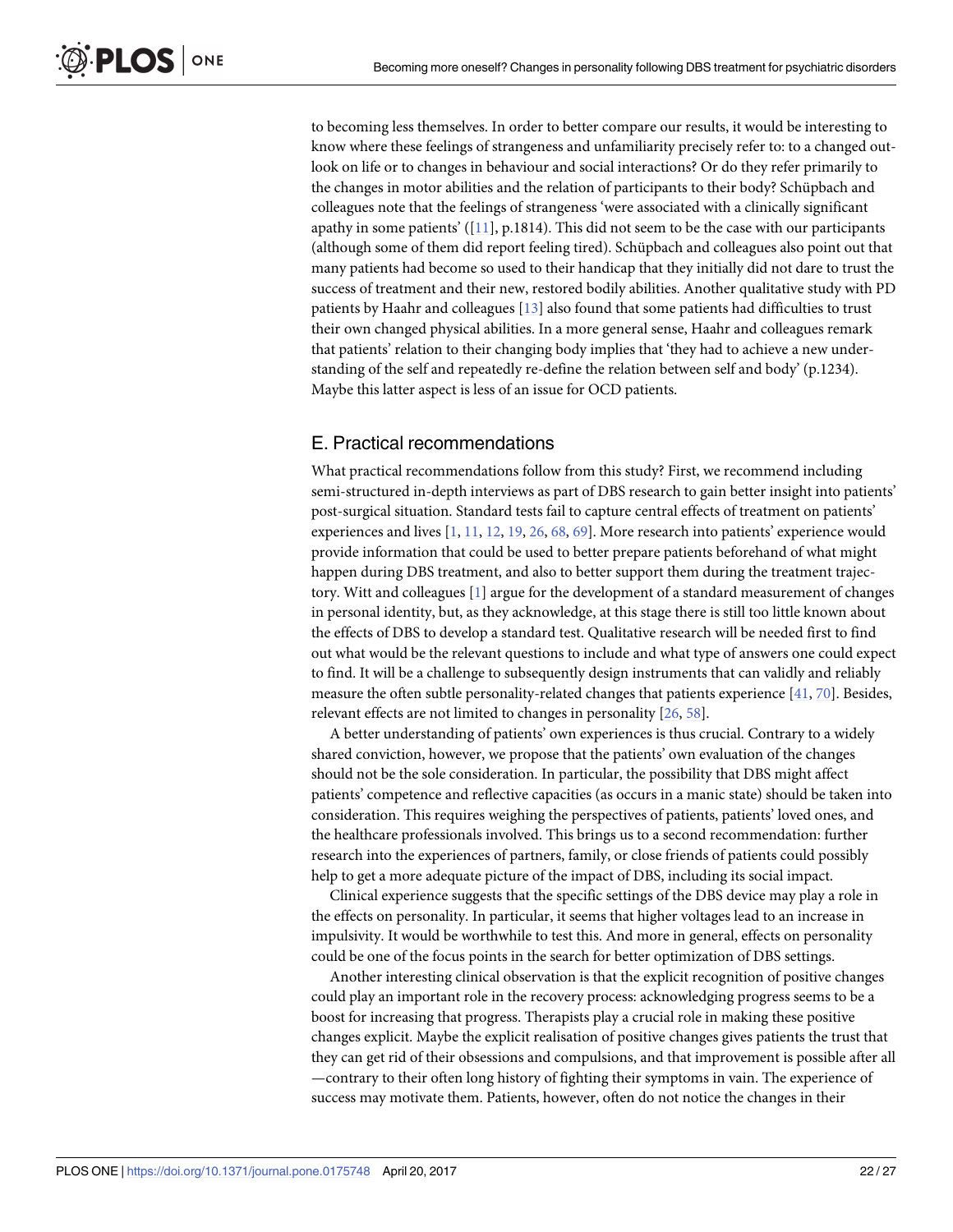behaviour immediately. In our study we found that many participants only first noticed that they spent less time on their compulsions after therapists or other people had pointed that out to them [[26](#page-24-0)]. This was also found in a qualitative study with patients with Primary Dystonia: 'patients had to reflect themselves in the reactions of family and friends to actually believe in, and confirm the effect of DBS' ([\[14\]](#page-24-0), p.2104). One of them reported that 'everyone else saw the improvement before I did. I think that was because I was afraid to admit that it happened.' (p.2104). For our participants, the reasons may be somewhat different though. It seems that the new behaviour just felt so natural as to go unnoticed.

## **V. Conclusion**

There are changes in the way in which participants feel, think and behave, and these changes have an impact on their lives. Regardless of whether these changes fall under one's particular definition of 'personal identity', 'personality', or 'self', patients are confronted with these changes and need to relate to and deal with them. From a clinical perspective, it is important to acknowledge the possibility that DBS can have side-effects on personality in order to recognize when such changes call for an adjustment of the DBS settings—rather than a re-adjustment of patients and/or their loved ones.

The majority of the participants (13 out of 18) in our study regarded the changes in how they feel, think, act and interact following DBS treatment as being part of their recovery from OCD. They felt they had become more themselves in comparison to their previous life that was dominated by their OCD. Still, a few participants felt that some specific changes were sideeffects of the DBS. Four participants felt they had not significantly changed, and one participant felt less herself following DBS treatment. Interestingly, the changes that participants referred to concerned their way of (inter)acting, and expressing themselves, but not their convictions or (moral) outlook on life.

For the clinical DBS practice, the important question is not the theoretical question of which definition of personal identity to adopt and the ensuing discussion whether these changes amount to changes in patients' identity. The important question is rather one that patients themselves struggle with, namely *how to assess* whether these changes are expressive of themselves or not. Patients' own assessment is of course central. Their difficulty is to evaluate what does and does not belong to them: the early onset and long lasting OCD has affected them, which makes the evaluation also a question of who one would have been without OCD. The patients' own evaluation cannot be blindly relied on, however, since DBS for OCD is known to potentially induce (hypo)mania; a condition which renders one's judgement less reliable. Besides, there may be other effects of DBS on one's way of evaluating, such as increased impulsivity. The assessment of the changes by partner, family or friends can be helpful to provide a complementary perspective. One of the difficulties here is that they may not have known the patient without OCD (especially partners and friends). Also, the changes may have affected their relationship with the patient, which may in turn affect their evaluation of these changes. In the end it is the therapist's responsibility to ensure the optimal DBS settings and overall treatment of their patients. It is thus up to them to take all these perspectives into consideration and assess the reliability of both the patients' assessment and that of their partners, family or friends.

## **Acknowledgments**

We would like to thank all participants of the study and their therapists at the AMC; Ron de Joode, Mariska Mantione, and Pieter Ooms. Thanks also to Sabine Müller, Merlin Bittlinger, Roy Dings, and Simon Raymaekers for their valuable feedback on an earlier version of this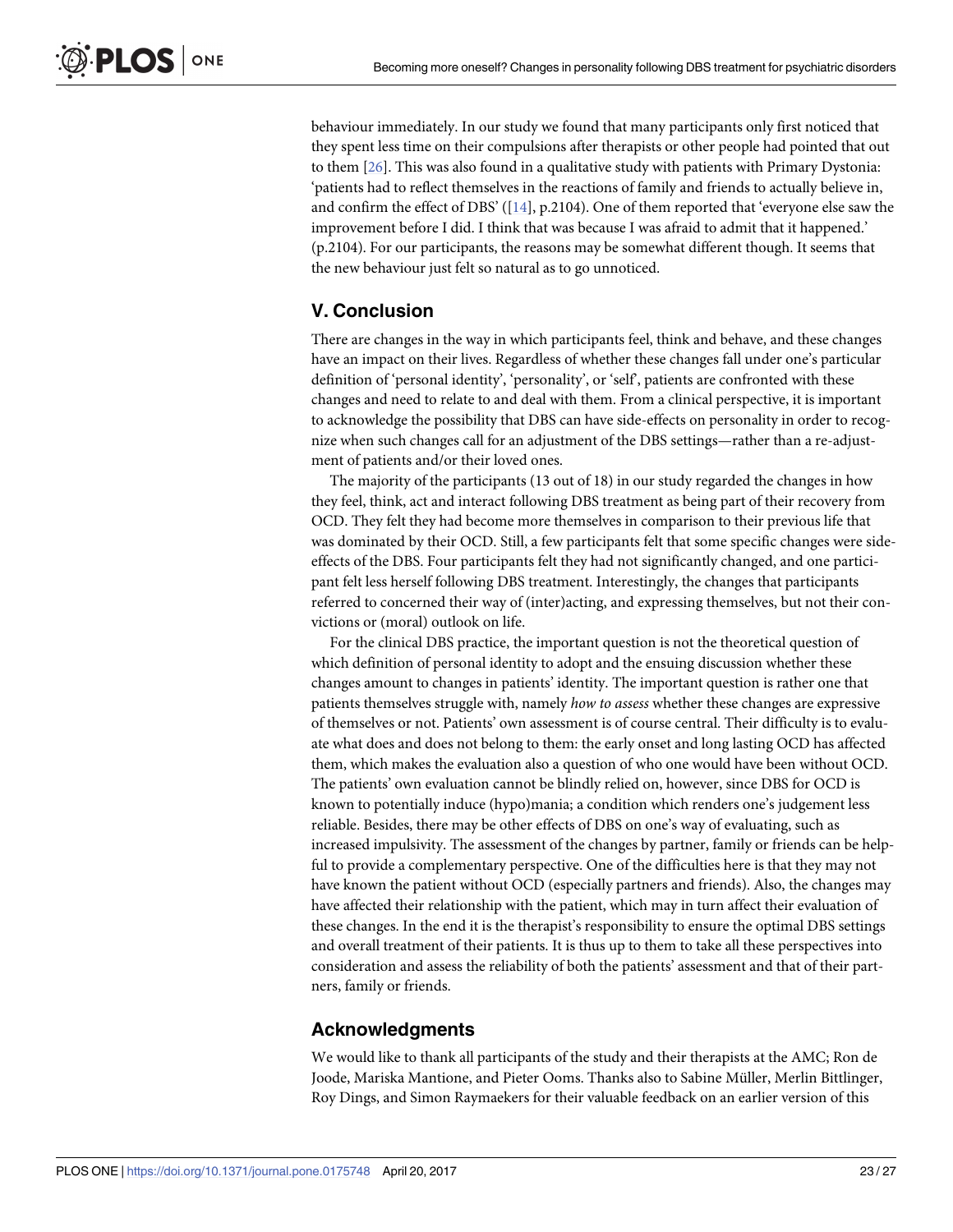<span id="page-23-0"></span>paper. Thanks to Julian Kiverstein for language corrections. Erik Rietveld gratefully acknowledges the support he obtained from the Netherlands Organisation for Scientific Research (NWO) in the form of a VIDI grant.

#### **Author Contributions**

**Conceptualization:** SdH ER MS DD.

**Data curation:** SdH.

**Funding acquisition:** ER DD.

**Investigation:** SdH.

**Methodology:** SdH ER MS DD.

**Project administration:** SdH.

**Resources:** SdH ER DD.

**Supervision:** SdH ER MS DD.

**Writing – original draft:** SdH.

**Writing – review & editing:** SdH ER MS DD.

#### **References**

- **[1](#page-0-0).** Witt K, Kuhn J, Timmermann L, Zurowski M, Woopen C. Deep Brain Stimulation and the Search for Identity. Neuroethics. 2013; 6(3):499–511.
- **[2](#page-1-0).** Synofzik M, Schlaepfer TE. Stimulating personality: ethical criteria for deep brain stimulation in psychiatric patients and for enhancement purposes. Biotechnology Journal. 2008; 3(12):1511–20. [https://doi.](https://doi.org/10.1002/biot.200800187) [org/10.1002/biot.200800187](https://doi.org/10.1002/biot.200800187) PMID: [19072907](http://www.ncbi.nlm.nih.gov/pubmed/19072907)
- **[3](#page-0-0).** Synofzik M, Schlaepfer TE, Fins JJ. How happy is too happy? Euphoria, neuroethics, and Deep Brain Stimulation of the nucleus accumbens. AJOB Neuroscience. 2012; 3(1):30–6.
- **[4](#page-4-0).** Dings R, Bruin L. Situating the self: understanding the effects of deep brain stimulation. Phenomenology and the Cognitive Sciences. 2015:1–15.
- **[5](#page-3-0).** Baylis F. "I Am Who I Am": On the Perceived Threats to Personal Identity from Deep Brain Stimulation. Neuroethics. 2013; 6(3):513–26.
- **[6](#page-2-0).** Kraemer F. Me, Myself and My Brain Implant: Deep Brain Stimulation Raises Questions of Personal Authenticity and Alienation. Neuroethics. 2013a; 6(3):483–97.
- **[7](#page-6-0).** Johansson V, Garwicz M, Kanje M, Schouenborg J, Tingström A, Görman U. Authenticity, depression, and deep brain stimulation. Frontiers in integrative neuroscience. 2011; 5(21).
- **[8](#page-6-0).** Schermer M. Health, Happiness and Human Enhancement—Dealing with Unexpected Effects of Deep Brain Stimulation. Neuroethics. 2013; 6(3):435–45.
- **[9](#page-6-0).** Schermer M. Ethical issues in deep brain stimulation. Frontiers in integrative neuroscience. 2011; 5  $(17):1-5.$
- **[10](#page-0-0).** Schechtman M. Philosophical reflections on narrative and deep brain stimulation. The Journal of clinical ethics. 2010; 21(2):133–9. PMID: [20866019](http://www.ncbi.nlm.nih.gov/pubmed/20866019)
- [11](#page-0-0). Schüpbach M, Gargiulo M, Welter ML, Mallet L, Béhar C, Houeto JL, et al. Neurosurgery in Parkinson disease: A distressed mind in a repaired body? Neurology. 2006; 66(12):1811–6. [https://doi.org/10.](https://doi.org/10.1212/01.wnl.0000234880.51322.16) [1212/01.wnl.0000234880.51322.16](https://doi.org/10.1212/01.wnl.0000234880.51322.16) PMID: [16801642](http://www.ncbi.nlm.nih.gov/pubmed/16801642)
- **[12](#page-5-0).** Agid Y, Schüpbach M, Gargiulo M, Mallet L, Houeto J, Behar C, et al. Neurosurgery in Parkinson's disease: the doctor is happy, the patient less so? Parkinson's Disease and Related Disorders. 2006:409– 14.
- **[13](#page-8-0).** Haahr A, Kirkevold M, Hall EOC, Ostergaard K. From miracle to reconciliation: A hermeneutic phenomenological study exploring the experience of living with Parkinson's disease following Deep Brain Stimulation. International Journal of Nursing Studies. 2010; 47(10):1228–36. [https://doi.org/10.1016/j.](https://doi.org/10.1016/j.ijnurstu.2010.03.006) [ijnurstu.2010.03.006](https://doi.org/10.1016/j.ijnurstu.2010.03.006) PMID: [20381805](http://www.ncbi.nlm.nih.gov/pubmed/20381805)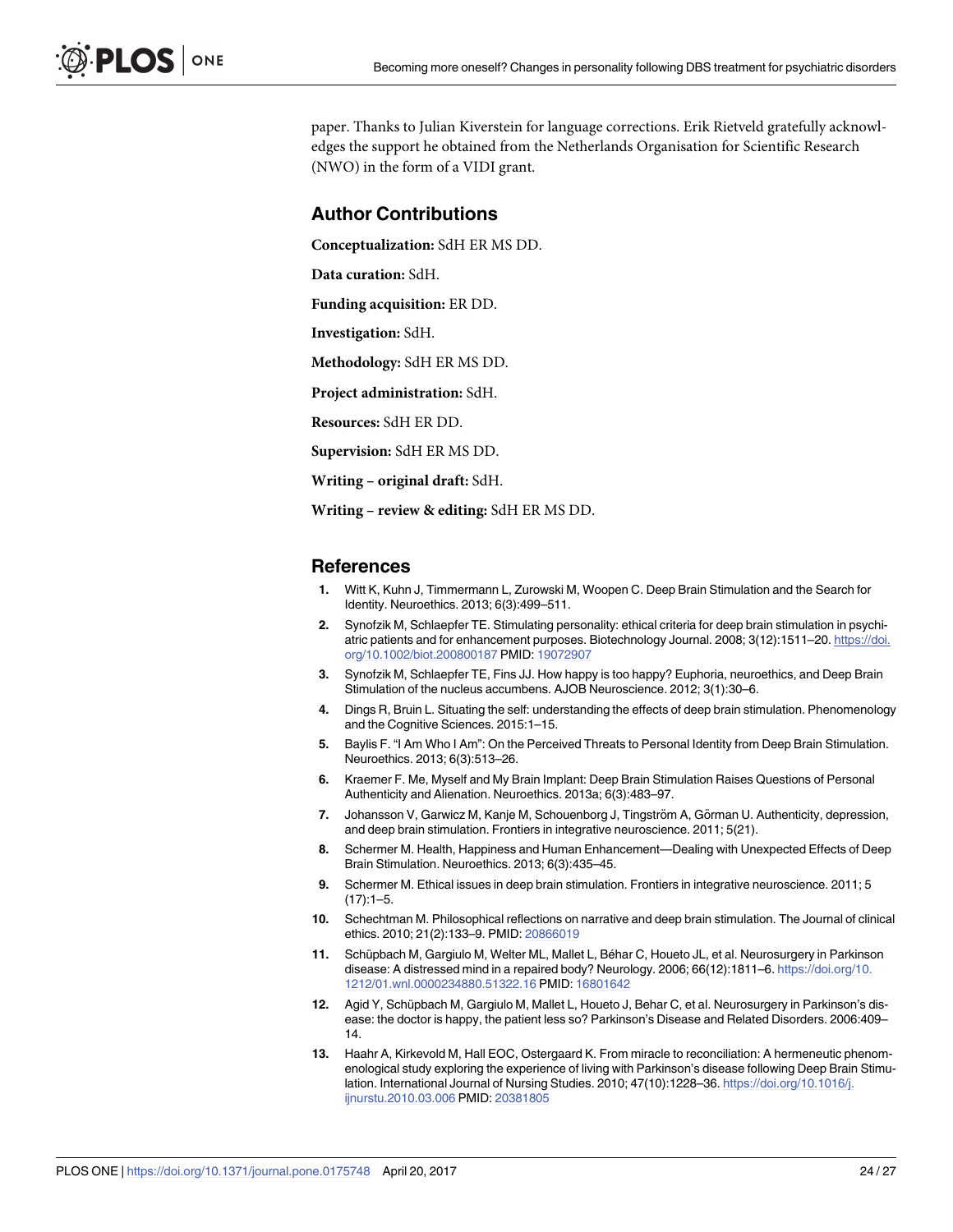- <span id="page-24-0"></span>**[14](#page-19-0).** Hariz G-M, Limousin P, Tisch S, Jahanshahi M, Fjellman-Wiklund A. Patients' perceptions of life shift after deep brain stimulation for primary dystonia—A qualitative study. Movement Disorders. 2011; 26 (11):2101–6. <https://doi.org/10.1002/mds.23796> PMID: [21626564](http://www.ncbi.nlm.nih.gov/pubmed/21626564)
- **[15](#page-19-0).** Hariz G-M, Limousin P, Hamberg K. "DBS means everything—for some time". Patients' Perspectives on Daily Life with Deep Brain Stimulation for Parkinson's Disease. Journal of Parkinson's disease. 2016; 6(2):335–47. <https://doi.org/10.3233/JPD-160799> PMID: [27003786](http://www.ncbi.nlm.nih.gov/pubmed/27003786)
- **[16](#page-0-0).** Hariz G-M, Hamberg K. Perceptions of Living With a Device-Based Treatment: An Account of Patients Treated With Deep Brain Stimulation for Parkinson's Disease. Neuromodulation: Technology at the Neural Interface. 2014; 17(3):272–8.
- **[17](#page-0-0).** Mantione M, Figee M, Denys D. A case of musical preference for Johnny Cash following deep brain stimulation of the nucleus accumbens. Frontiers in Behavioral Neuroscience. 2014; 8.
- **[18](#page-0-0).** Leentjens AF, Visser-Vandewalle V, Temel Y, Verhey FR. Manipulation of mental competence: an ethical problem in case of electrical stimulation of the subthalamic nucleus for severe Parkinson's disease. Nederlands Tijdschrift voor Geneeskunde. 2004; 148(28):1394–8. Epub 2004/08/05. PMID: [15291423](http://www.ncbi.nlm.nih.gov/pubmed/15291423)
- **[19](#page-0-0).** Lewis CJ, Maier F, Horstkötter N, Zywczok A, Witt K, Eggers C, et al. Subjectively perceived personality and mood changes associated with subthalamic stimulation in patients with Parkinson's disease. Psychological Medicine. 2014; 45(1):73–85. <https://doi.org/10.1017/S0033291714001081> PMID: [25066623](http://www.ncbi.nlm.nih.gov/pubmed/25066623)
- **[20](#page-0-0).** Pham U, Solbakk A-K, Skogseid I-M, Toft M, Pripp AH, Konglund AE, et al. Personality changes after deep brain stimulation in Parkinson's disease. Parkinson's Disease. 2015; 2015:1–7.
- **[21](#page-1-0).** American Psychiatric Association. Diagnostic and statistical manual of mental disorders, 5th edition. Washington DC: American Psychiatric Association; 2013.
- **[22](#page-1-0).** de Haan S, Rietveld E, Denys D. On the nature of obsessions and compulsions. In: Baldwin DS, Leonard BE, editors. Anxiety Disorders. Modern Trends in Pharmacopsychiatry. Basel: Karger; 2013a.
- **[23](#page-1-0).** Heyman I, Mataix-Cols D, Fineberg NA. Obsessive-compulsive disorder. BMJ. 2006; 333(7565):424–9. <https://doi.org/10.1136/bmj.333.7565.424> PMID: [16931840](http://www.ncbi.nlm.nih.gov/pubmed/16931840)
- **[24](#page-1-0).** Ruscio AM, Stein DJ, Chiu WT, Kessler RC. The epidemiology of obsessive-compulsive disorder in the National Comorbidity Survey Replication. Mol Psychiatry. 2010; 15(1):53–63. [https://doi.org/10.1038/](https://doi.org/10.1038/mp.2008.94) [mp.2008.94](https://doi.org/10.1038/mp.2008.94) PMID: [18725912](http://www.ncbi.nlm.nih.gov/pubmed/18725912)
- **[25](#page-1-0).** Denys D, Mantione M, Figee M, van den Munckhof P, Koerselman F, Westenberg H, et al. Deep Brain Stimulation of the Nucleus Accumbens for Treatment-Refractory Obsessive-Compulsive Disorder. Archives of General Psychiatry. 2010; 67(10):1061–8. [https://doi.org/10.1001/archgenpsychiatry.2010.](https://doi.org/10.1001/archgenpsychiatry.2010.122) [122](https://doi.org/10.1001/archgenpsychiatry.2010.122) PMID: [20921122](http://www.ncbi.nlm.nih.gov/pubmed/20921122)
- **[26](#page-1-0).** de Haan S, Rietveld E, Stokhof M, Denys D. Effects of Deep Brain Stimulation on the Lived Experience of Obsessive-Compulsive Disorder Patients: In-Depth Interviews with 18 Patients. PLoS ONE. 2015b; 10(8):e0135524.
- **[27](#page-2-0).** Schechtman M. Getting our stories straight: Self-narrative and personal identity. In: Mathews DJ, Bok H, Rabins PV, editors. Personal identity and fractured selves: Perspectives from philosophy, ethics, and neuroscience. Baltimore: John Hopkins University Press; 2009.
- **[28](#page-3-0).** de Haan S, Rietveld E, Denys D. Stimulating good practice: What an EEC approach could actually mean for DBS practice. AJOB Neuroscience. 2014; 5(4):46–8.
- **[29](#page-3-0).** Smeding HM, Goudriaan AE, Foncke EM, Schuurman PR, Speelman JD, Schmand B. Pathological gambling after bilateral subthalamic nucleus stimulation in Parkinson disease. J Neurol Neurosurg Psychiatry. 2007; 78(5):517–9. Epub 2007/01/11. <https://doi.org/10.1136/jnnp.2006.102061> PMID: [17210626](http://www.ncbi.nlm.nih.gov/pubmed/17210626)
- **[30](#page-3-0).** Hälbig TD, Tse W, Frisina PG, Baker BR, Hollander E, Shapiro H, et al. Subthalamic deep brain stimulation and impulse control in Parkinson's disease. European Journal of Neurology. 2009; 16(4):493–7. <https://doi.org/10.1111/j.1468-1331.2008.02509.x> PMID: [19236471](http://www.ncbi.nlm.nih.gov/pubmed/19236471)
- **[31](#page-4-0).** Frankfurt H. The importance of what we care about. Synthese. 1982; 53(2):257–72.
- **[32](#page-4-0).** Gallagher S. A Pattern Theory of Self. Frontiers in Human Neuroscience. 2013; 7:1–7.
- **[33](#page-5-0).** Mantione M, Nieman D, Figee M, Denys D. Cognitive–behavioural therapy augments the effects of deep brain stimulation in obsessive–compulsive disorder. Psychological Medicine. 2014:1–8.
- **[34](#page-5-0).** Abelson JL, Curtis GC, Sagher O, Albucher RC, Harrigan M, Taylor SF, et al. Deep brain stimulation for refractory obsessive-compulsive disorder. Biological Psychiatry. 2005; 57(5):510–6. [http://dx.doi.org/](http://dx.doi.org/10.1016/j.biopsych.2004.11.042) [10.1016/j.biopsych.2004.11.042.](http://dx.doi.org/10.1016/j.biopsych.2004.11.042) PMID: [15737666](http://www.ncbi.nlm.nih.gov/pubmed/15737666)
- **[35](#page-7-0).** Huff W, Lenartz D, Schormann M, Lee S-H, Kuhn J, Koulousakis A, et al. Unilateral deep brain stimulation of the nucleus accumbens in patients with treatment-resistant obsessive-compulsive disorder: Outcomes after one year. Clinical Neurology and Neurosurgery. 2010; 112(2):137–43. [http://dx.doi.org/10.](http://dx.doi.org/10.1016/j.clineuro.2009.11.006) [1016/j.clineuro.2009.11.006](http://dx.doi.org/10.1016/j.clineuro.2009.11.006). PMID: [20006424](http://www.ncbi.nlm.nih.gov/pubmed/20006424)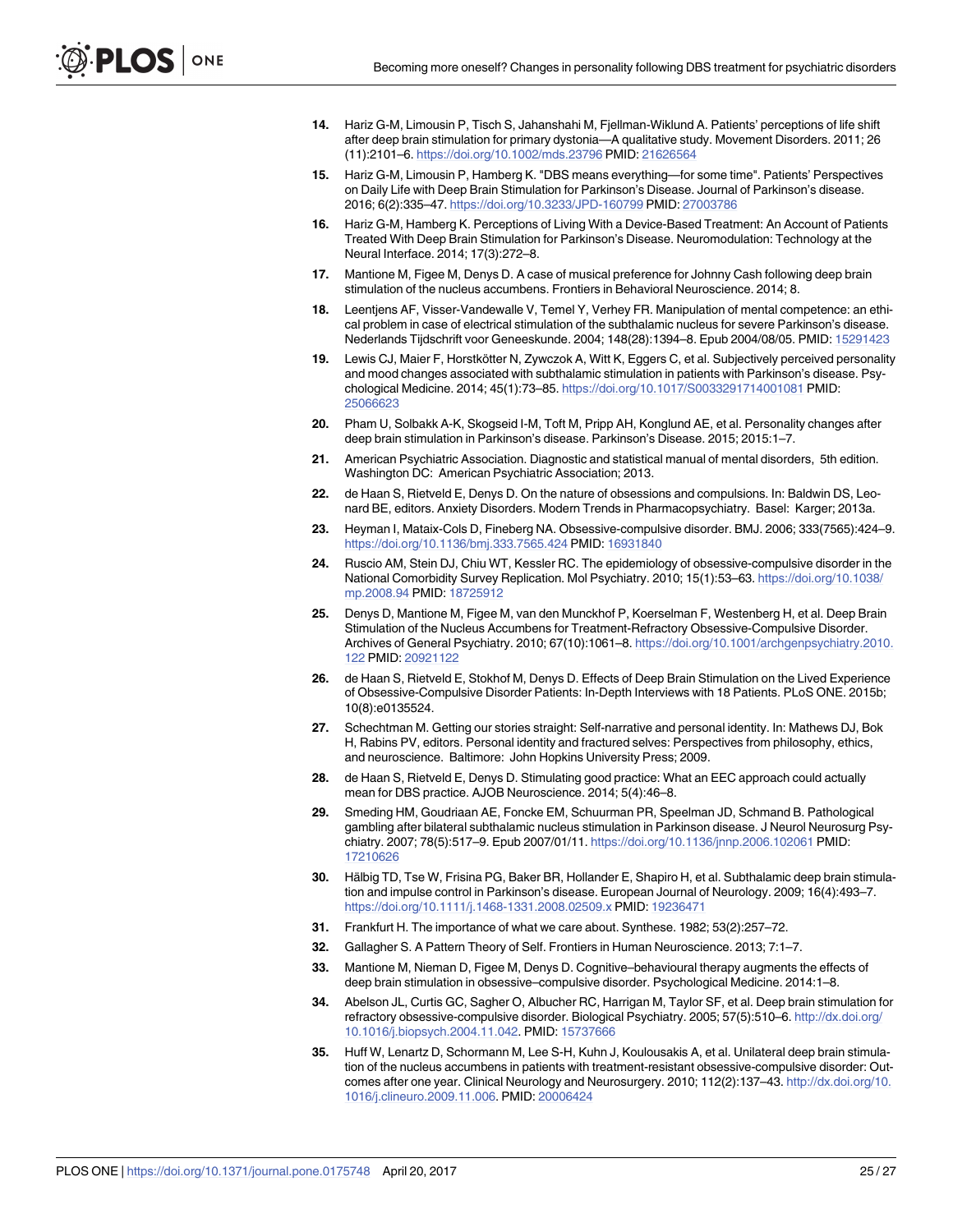- <span id="page-25-0"></span>**[36](#page-5-0).** Goodman WK, Foote KD, Greenberg BD, Ricciuti N, Bauer R, Ward H, et al. Deep Brain Stimulation for Intractable Obsessive Compulsive Disorder: Pilot Study Using a Blinded, Staggered-Onset Design. Biological Psychiatry. 2010; 67(6):535–42. [http://dx.doi.org/10.1016/j.biopsych.2009.11.028.](http://dx.doi.org/10.1016/j.biopsych.2009.11.028) PMID: [20116047](http://www.ncbi.nlm.nih.gov/pubmed/20116047)
- **[37](#page-5-0).** Dougherty DD, Rezai AR, Carpenter LL, Howland RH, Bhati MT, O'Reardon JP, et al. A Randomized Sham-Controlled Trial of Deep Brain Stimulation of the Ventral Capsule/Ventral Striatum for Chronic Treatment-Resistant Depression. Biological Psychiatry. 2014. [http://dx.doi.org/10.1016/j.biopsych.](http://dx.doi.org/10.1016/j.biopsych.2014.11.023) [2014.11.023](http://dx.doi.org/10.1016/j.biopsych.2014.11.023).
- **[38](#page-5-0).** Bergfeld IO, Mantione M, Hoogendoorn ML, Ruhe´ HG, Notten P, van Laarhoven J, et al. Deep Brain Stimulation of the Ventral Anterior Limb of the Internal Capsule for Treatment-Resistant Depression: A Randomized Clinical Trial. JAMA psychiatry. 2016; 73(5):456–64. [https://doi.org/10.1001/](https://doi.org/10.1001/jamapsychiatry.2016.0152) [jamapsychiatry.2016.0152](https://doi.org/10.1001/jamapsychiatry.2016.0152) PMID: [27049915](http://www.ncbi.nlm.nih.gov/pubmed/27049915)
- **[39](#page-6-0).** Glannon W. Stimulating Brains, Altering Minds. Journal of Medical Ethics. 2009; 35(5):289–92. [https://](https://doi.org/10.1136/jme.2008.027789) [doi.org/10.1136/jme.2008.027789](https://doi.org/10.1136/jme.2008.027789) PMID: [19407032](http://www.ncbi.nlm.nih.gov/pubmed/19407032)
- **[40](#page-6-0).** Lipsman NIR, Zener R, Bernstein M. Personal identity, enhancement and neurosurgery: A qualitative study in applied neuroethics. Bioethics. 2009; 23(6):375–83. [https://doi.org/10.1111/j.1467-8519.2009.](https://doi.org/10.1111/j.1467-8519.2009.01729.x) [01729.x](https://doi.org/10.1111/j.1467-8519.2009.01729.x) PMID: [19527265](http://www.ncbi.nlm.nih.gov/pubmed/19527265)
- **[41](#page-6-0).** Müller S, Christen M. Deep Brain Stimulation in Parkinsonian Patients—Ethical Evaluation of Cognitive, Affective, and Behavioral Sequelae. AJOB Neuroscience. 2011; 2(1):3–13.
- **[42](#page-6-0).** Voon V, Kubu C, Krack P, Houeto JL, Tröster AI. Deep brain stimulation: neuropsychological and neuropsychiatric issues. Movement Disorders. 2006; 21(S14):S305–S27.
- **[43](#page-6-0).** Mackenzie R. Who should hold the remote for the new me? Cognitive, affective, and behavioral side effects of DBS and authentic choices cver future personalities. AJOB Neuroscience. 2011a; 2(1):18– 20.
- **[44](#page-7-0).** Grant RA, Halpern CH, Baltuch GH, O'Reardon JP, Caplan A. Ethical considerations in deep brain stimulation for psychiatric illness. Journal of Clinical Neuroscience. 2014; 21(1):1–5. [http://dx.doi.org/10.](http://dx.doi.org/10.1016/j.jocn.2013.04.004) [1016/j.jocn.2013.04.004](http://dx.doi.org/10.1016/j.jocn.2013.04.004). PMID: [24055023](http://www.ncbi.nlm.nih.gov/pubmed/24055023)
- **[45](#page-7-0).** Klaming L, Haselager P. Did my brain implant make me do it? Questions raised by DBS regarding psychological continuity, responsibility for action and mental competence. Neuroethics. 2013; 6(3):527–39.
- **[46](#page-7-0).** Frank MJ, Samanta J, Moustafa AA, Sherman SJ. Hold Your Horses: Impulsivity, Deep Brain Stimulation, and Medication in Parkinsonism. Science. 2007; 318(5854):1309–12. [https://doi.org/10.1126/](https://doi.org/10.1126/science.1146157) [science.1146157](https://doi.org/10.1126/science.1146157) PMID: [17962524](http://www.ncbi.nlm.nih.gov/pubmed/17962524)
- **[47](#page-7-0).** Luigjes J, Mantione M, van den Brink W, Schuurman PR, van den Munckhof P, Denys D. Deep brain stimulation increases impulsivity in two patients with obsessive–compulsive disorder. International clinical psychopharmacology. 2011; 26(6):338–40. <https://doi.org/10.1097/YIC.0b013e32834af505> PMID: [21857527](http://www.ncbi.nlm.nih.gov/pubmed/21857527)
- **[48](#page-7-0).** Greenberg BD, Gabriels LA, Malone DA Jr., Rezai AR, Friehs GM, Okun MS, et al. Deep brain stimulation of the ventral internal capsule/ventral striatum for obsessive-compulsive disorder: worldwide experience. Mol Psychiatry. 2010; 15(1):64–79. <https://doi.org/10.1038/mp.2008.55> PMID: [18490925](http://www.ncbi.nlm.nih.gov/pubmed/18490925)
- **49.** Tsai H-C, Chen S-Y, Tsai S-T, Hung H-Y, Chang C-H. Hypomania following bilateral ventral capsule stimulation in a patient with refractory obsessive-compulsive disorder. Biological psychiatry. 2010; 68 (2):e7–e8. <https://doi.org/10.1016/j.biopsych.2010.04.001> PMID: [20553748](http://www.ncbi.nlm.nih.gov/pubmed/20553748)
- **50.** Mallet L, Polosan M, Jaafari N, Baup N, Welter M-L, Fontaine D, et al. Subthalamic Nucleus Stimulation in Severe Obsessive-Compulsive Disorder. New England Journal of Medicine. 2008; 359(20):2121–34. <https://doi.org/10.1056/NEJMoa0708514> PMID: [19005196](http://www.ncbi.nlm.nih.gov/pubmed/19005196)
- **51.** Okun MS, Mann G, Foote KD, Shapira NA, Bowers D, Springer U, et al. Deep brain stimulation in the internal capsule and nucleus accumbens region: responses observed during active and sham programming. Journal of Neurology, Neurosurgery & Psychiatry. 2007; 78(3):310–4.
- **[52](#page-7-0).** Haq IU, Foote KD, Goodman WK, Ricciuti N, Ward H, Sudhyadhom A, et al. A case of mania following deep brain stimulation for obsessive compulsive disorder. Stereotactic and functional neurosurgery. 2010; 88(5):322–8. <https://doi.org/10.1159/000319960> PMID: [20714212](http://www.ncbi.nlm.nih.gov/pubmed/20714212)
- **[53](#page-8-0).** Raymaekers S. 2016.
- **[54](#page-8-0).** Mackenzie R. Must family/carers look after strangers? Post-DBS identity changes and related conflicts of interest. Frontiers in integrative neuroscience. 2011b; 5(12):1–2.
- **[55](#page-8-0).** Müller S, Walter H, Christen M. When benefitting a patient increases the risk for harm for third persons —The case of treating pedophilic Parkinsonian patients with deep brain stimulation. International journal of law and psychiatry. 2014; 37(3):295–303. <https://doi.org/10.1016/j.ijlp.2013.11.015> PMID: [24289863](http://www.ncbi.nlm.nih.gov/pubmed/24289863)